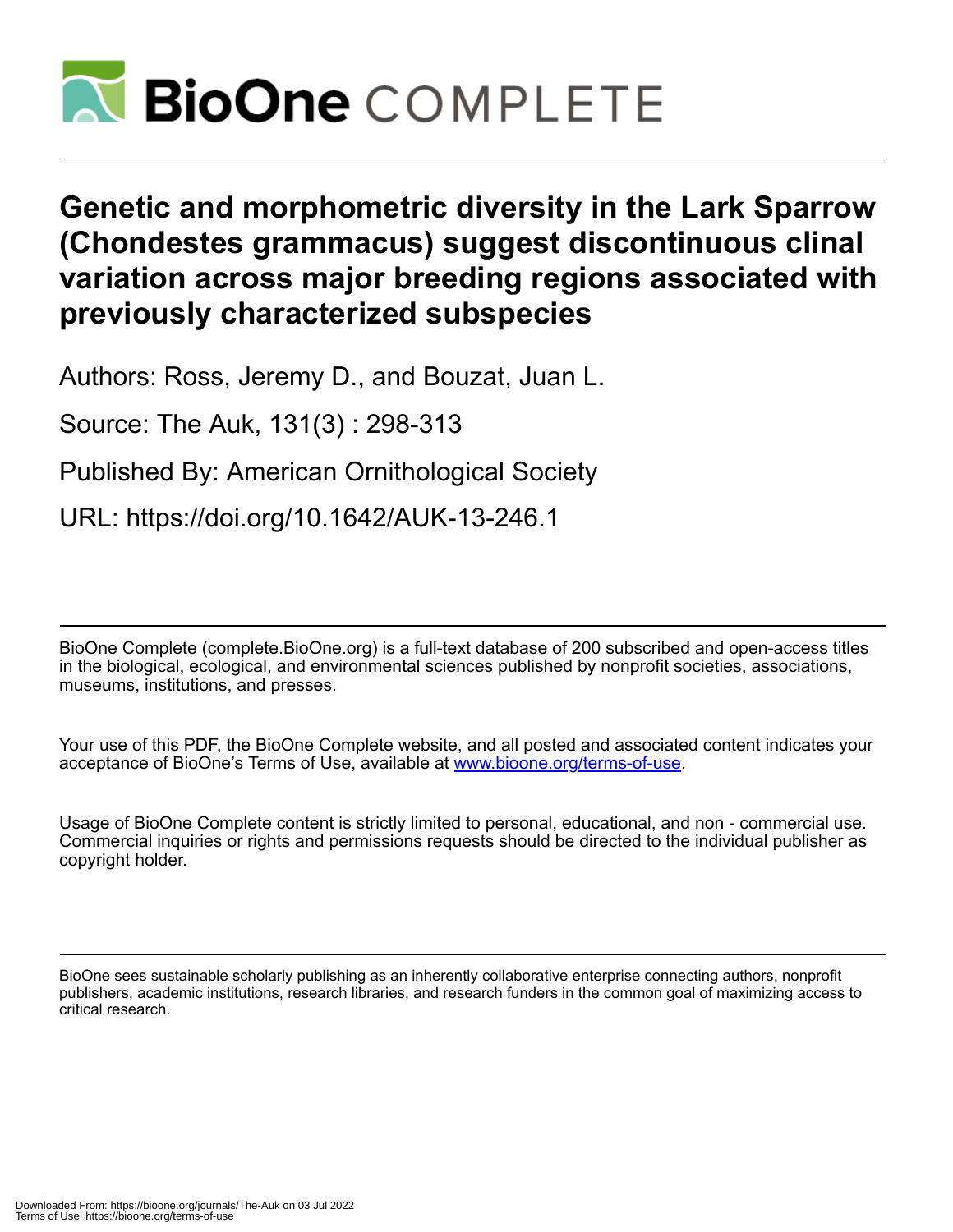

Volume 131, 2014, pp. 298–313 DOI: 10.1642/AUK-13-246.1

RESEARCH ARTICLE

# Genetic and morphometric diversity in the Lark Sparrow (Chondestes grammacus) suggest discontinuous clinal variation across major breeding regions associated with previously characterized subspecies

Jeremy D. Ross $^{1,2}$  and Juan L. Bouzat $^{1\ast}$ 

<sup>1</sup> Department of Biological Sciences, Bowling Green State University, Bowling Green, Ohio, USA  $^2$  Current address: Oklahoma Biological Survey, University of Oklahoma, Norman, Oklahoma, USA

\* Corresponding author: jbouzat@bgsu.edu

Received March 3, 2014; Accepted March 4, 2014; Published May 7, 2014

#### ABSTRACT

Quantifiable geographic variation in DNA or morphology is often used to gauge past and present levels of population interchange and has thus helped define taxonomic boundaries, resolve evolutionary histories, and develop effective conservation strategies to preserve evolutionary diversity. We examined rangewide patterns of genetic (mtDNA and microsatellites) and morphological diversity within the Lark Sparrow (Chondestes grammacus), focusing on diversity patterns across potentially independent Western, Central, and Eastern USA regional breeding zones. Phylogenetic analysis of mtDNA sequences did not support phylogeographic patterns associated with previously characterized subspecies, though the presence of regionally specific clades suggests incipient evolutionary diversification. Regional differentiation was evidenced by significant differences in morphological traits, significant levels of genetic differentiation, reduced estimates of migration among regions, and the characterization of 2 distinct populations through Bayesian clustering. Morphometric and genetic variation distinguished Western Lark Sparrow populations historically characterized as subspecies C. g. actitus from conspecifics across a secondary cline. By contrast, regional variation between Central and Eastern populations, encompassing subspecies C. g. strigatus and C. g. grammacus, was less pronounced and was consistent with a primary cline across the American Great Plains. Our results indicate that clinal variation among populations of long-distance migratory birds may reflect incipient evolutionary divergence, secondary contact zones, and local adaptation of populations to continuously variable environments.

Keywords: genetic structure, grassland birds, morphometric variation, Neotropical migrant, phylogeography

# La diversidad genética y morfométrica en Chondestes grammacus sugiere variación clinal discontinua a través de las principales regiones reproductivas asociadas con subespecies caracterizadas previamente

#### RESUMEN

La variación geográfica cuantificable en el ADN o en la morfología es usualmente usada para calibrar niveles pasados y presentes de intercambio poblacional, y por lo tanto ha ayudado a definir límites taxonómicos, resolver historias evolutivas y desarrollar estrategias de conservación efectivas para preservar la diversidad evolutiva. En este estudio, examinamos patrones de diversidad genética (ADNmt y microsatélites) y morfológica en todo el rango de Chondestes grammacus, enfocándonos en patrones de diversidad a lo largo de zonas reproductivas regionales potencialmente independientes del Oeste, Centro y Este de USA. Los análisis filogenéticos de las secuencias de ADNmt no revelaron patrones filogeogra´ficos asociados con subespecies caracterizadas previamente, aunque la presencia de clados regionales específicos sugiere diversificación evolutiva incipiente. La diferenciación regional fue evidenciada por diferencias significativas en rasgos morfológicos, niveles significativos de diferenciación genética, estimaciones de migración reducida entre regiones y caracterización de dos poblaciones distintivas a través de un análisis bayesiano. La variación morfológica y genética distinguió a las poblaciones de C. grammacus del Oeste, históricamente caracterizadas como la subespecie C. q. actitus, de las poblaciones coespecíficas a través de una clina secundaria. En contraste, la variación regional entre las poblaciones del Centro y Este, que incluyen a las subespecies C. q. strigatus y C. g. grammacus, fue menos pronunciada y consistente con una clina primaria a través de las Grandes Planicies americanas. Nuestros resultados indican que la variación clinal entre las poblaciones de aves migratorias de larga distancia puede reflejar divergencia evolutiva incipiente, zonas de contacto secundarias y adaptación local de las poblaciones a ambientes continuamente variables.

Palabras clave: aves de pastizal, estructura genética, filogeografía, migrantes neotropicales, variación morfométrica

Q 2014 American Ornithologists' Union. ISSN 0004-8038, electronic ISSN 1938-4254

Direct all requests to reproduce journal content to the Central Ornithology Publication Office at aoucospubs@gmail.com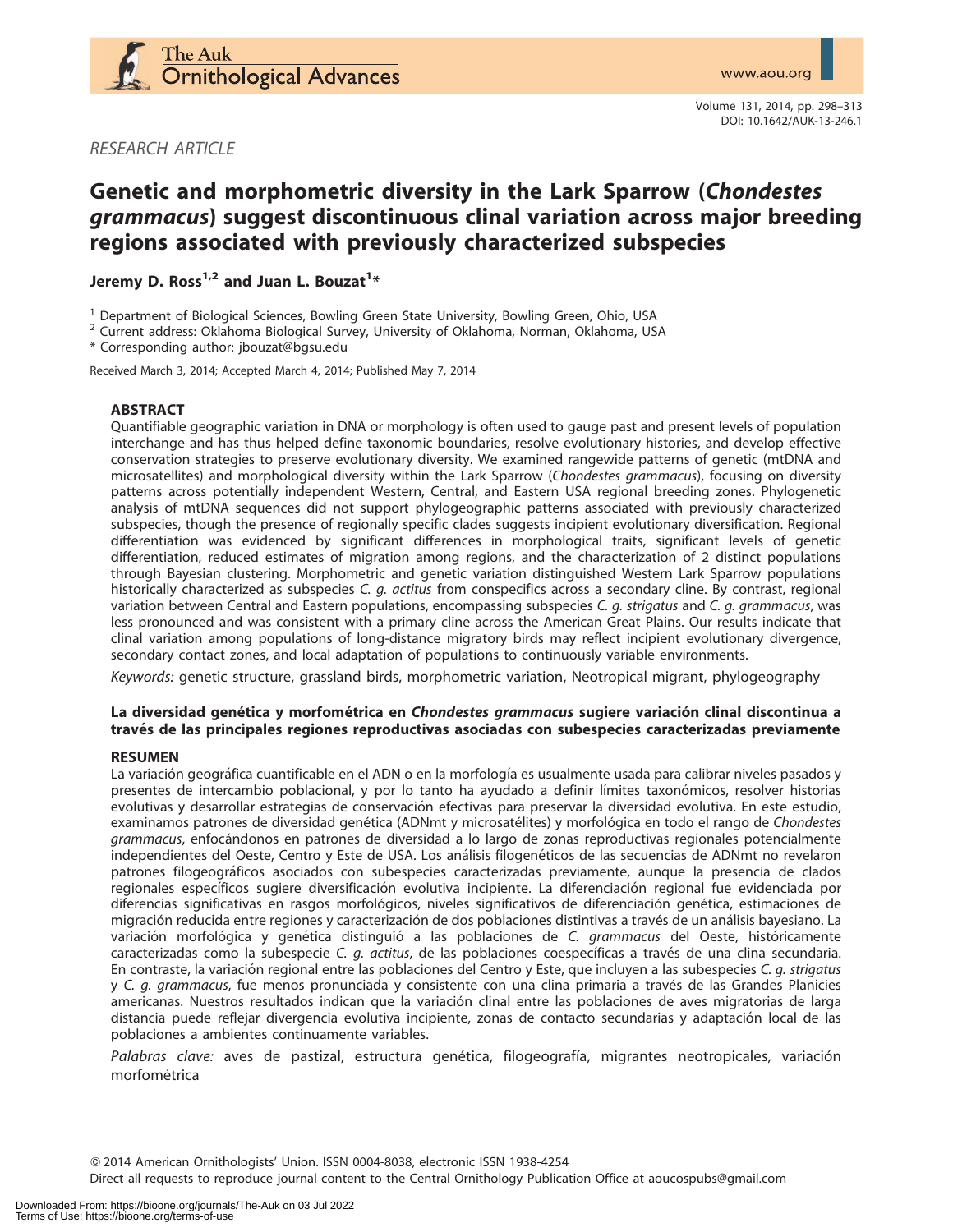# INTRODUCTION

Regional diversifications form the leading edge of taxonomic splits within species and, thus, are central to the evolutionary process. In most cases, diversification begins when gene flow becomes limited, predominantly tied to physical barriers separating populations (Slatkin 1987, Avise and Walker 1998, Avise 2000). The process of regional diversification is usually initiated by changes in the genetic composition of populations, with concurrent changes in morphological or behavioral variation promoting local adaptations. When population connectivity is restricted over long evolutionary time, these changes may lead to the emergence of independent evolutionary lineages (i.e. reciprocally monophyletic clades) differentiating subspecies, and, eventually, to potential speciation events (Barton and Hewitt 1989, Wakeley 2000). Evidence is mounting that, in spite of limited boundaries to gene flow, widely distributed migratory birds may experience regionally specific selective pressures across varied breeding environments, which can lead to clinal variation rather than discrete population units based on morphological, behavioral, and genetic traits (James 1991, Webster et al. 2002).

The concept of ''subspecies'' has long been debated, particularly with regard to its scientific validity and methods to objectively classify intraspecific variation (Zink 2004, Winker 2010). Subspecies have commonly been defined as locally adapted populations representing independent evolutionary lineages. Delineating subspecies, however, has been a subject of debate, with one camp demanding reciprocal monophyly (Avise 2000, Zink 2004, Phillimore and Owens 2006) while the other suggests a ''75% rule'' for the assignment of individuals to proposed subspecies (Amadon 1949, Patten and Unitt 2002). Recently, additional debate has emerged regarding whether subspecies are ''geographic populations diagnosable by one or more phenotypic traits'' (Remsen 2010) or simply a "tool of art" or "convenience" that delineate arbitrary parcels of a species' natural variation (Fitzpatrick 2010). Subspecies delineation, under any definition, requires that there be natural breaks in the distribution of measurable characters that are geographically concordant (Patten 2010). Such breaks may be readily apparent among allopatric conspecifics, such as forest birds of Eastern versus Western North America (e.g., Ball and Avise 1992, Boulet and Gibbs 2006). Species distributed across broad geographic regions, on the other hand, may have less cause to differ because they encounter fewer overt barriers to genetic connectivity. In these cases, intraspecific variation may exist simply as clines driven by gradual changes in environmental factors.

Evidence that populations of migratory birds are regionally differentiated has become increasingly report-

ed using various techniques, including phylogenetics, population genetics, multivariate morphometrics, and stable isotope analysis. For example, researchers have used such techniques to map subdivisions at various points throughout the annual migratory cycle in songbirds such as Black-throated Blue Warblers (Setophaga caerulescens; Rubenstein et al. 2002, Davis et al. 2006), Yellow Warblers (S. petechia; Boulet and Gibbs 2006), and Eurasian Blackcaps (Sylvia atricapilla; Berthold et al. 1992, Perez-Tris et al. 2004). However, these species represent primarily woodland or marshland bird species that inhabit discrete habitats and, therefore, may be more prone to become geographically differentiated (Newton 2003). By contrast, populations from a large number of widespread, migratory passerine species are commonly described as distinct subspecies, too often without fully evaluating local adaptations or evolutionary independence (Ball and Avise 1992, Zink 2004, Phillimore and Owens 2006, Fitpatrick 2010, Remsen 2010). Intraspecific variation in many of these cases may better represent examples of clinal variation. Gradual changes in phenotypic and genetic traits are commonly labeled ''primary clines'' and are considered to be largely driven by ecological factors associated with current environmental gradients. Alternatively, abrupt and discontinuous changes often represent ''secondary clines'' and likely reflect historical factors associated with secondary contact of differentiated populations (Mayr 1942, Endler 1982). In the present study, we have examined breeding populations of a wide-ranging Neotropical migrant, the Lark Sparrow (Chondestes grammacus), to assess whether regional divergence among subspecies is evident within multiple quantitative markers that vary in mode of inheritance and rate of evolution.

Lark Sparrows breed across a wide distribution range  $(25^\circ N - 52^\circ N, 84^\circ W - 125^\circ W)$  in North America and occupy diverse but interconnected habitats, including mesic savannas in the East, xeric scrublands in the American Southwest, and Mediterranean-like savannas in California (Martin and Parrish 2000; Figure 1). Breeding across this range requires that populations of Lark Sparrows must tolerate regionally unique stressors (e.g., extreme heat, drought, spring snow) and, potentially, adapt to different environmental conditions. Populations from across this range, however, overwinter in comparatively smaller and narrower areas of California and the American Southwest through southern Mexico (Figure 1) and so could overlap during the nonbreeding season. Regional variation within the Lark Sparrow has been previously described at the morphological level. In 1827, Swainson distinguished a Western subspecies (C. g. strigatus) from Eastern conspecifics (C. g. grammacus) on the basis of the former's lighter-pigmented head and body plumage (Martin and Parrish 2000). However, Martin and Parrish (2000)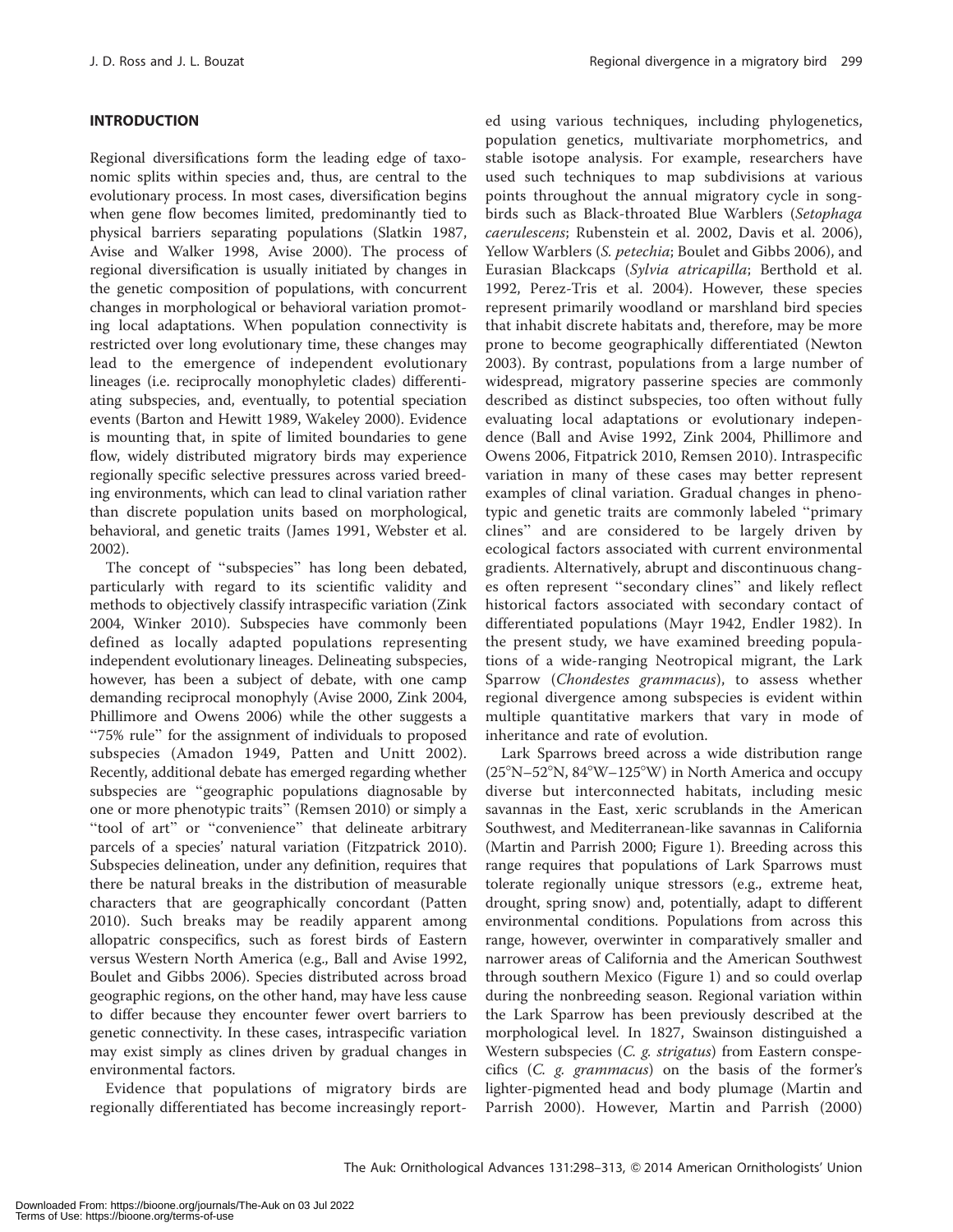

FIGURE 1. Range map of Chondestes grammacus showing subspecies-defined breeding regions (solid black = Eastern; dark gray = Central; light gray = Western) and sampling locations used in this study (CA-M, CA-T, NE-K, TX-T, IL-C, OH-L). Cross-hatching in the Eastern zone indicates low densities. Winter range is outlined by a dashed black line. The approximate range of the Rocky Mountains is highlighted. Adapted from Martin and Parrish (2000); Breeding Bird Survey data, U.S. Fish and Wildlife Service; and regional Rare Bird Alerts.

expressed doubt that plumage pigmentation alone could signify regional divergence or support subspecies distinctions. Plumage variation may instead be clinal, given that pigmentation gradually changes where subspecies ranges overlap (Pyle 1997, Martin and Parrish 2000). Oberholser (1932) later used morphometric differences to describe the westernmost populations of C. g. strigatus as an ''Oregon'' subspecies (C. g. actitus), though this distinction has

received little evaluation and less acceptance (Miller 1941, Martin and Parrish 2000). There is precedent in avian subdivisions that parallel the subspecies distributions of C. grammacus. For example, areas of sister-taxa overlap, or "suture zones," have been previously described at various locations in the Rocky Mountains and the Great Plains (Remington 1968, Swenson and Howard 2005). Despite this, subspecies designations within C. grammacus remain

The Auk: Ornithological Advances 131:298-313, @ 2014 American Ornithologists' Union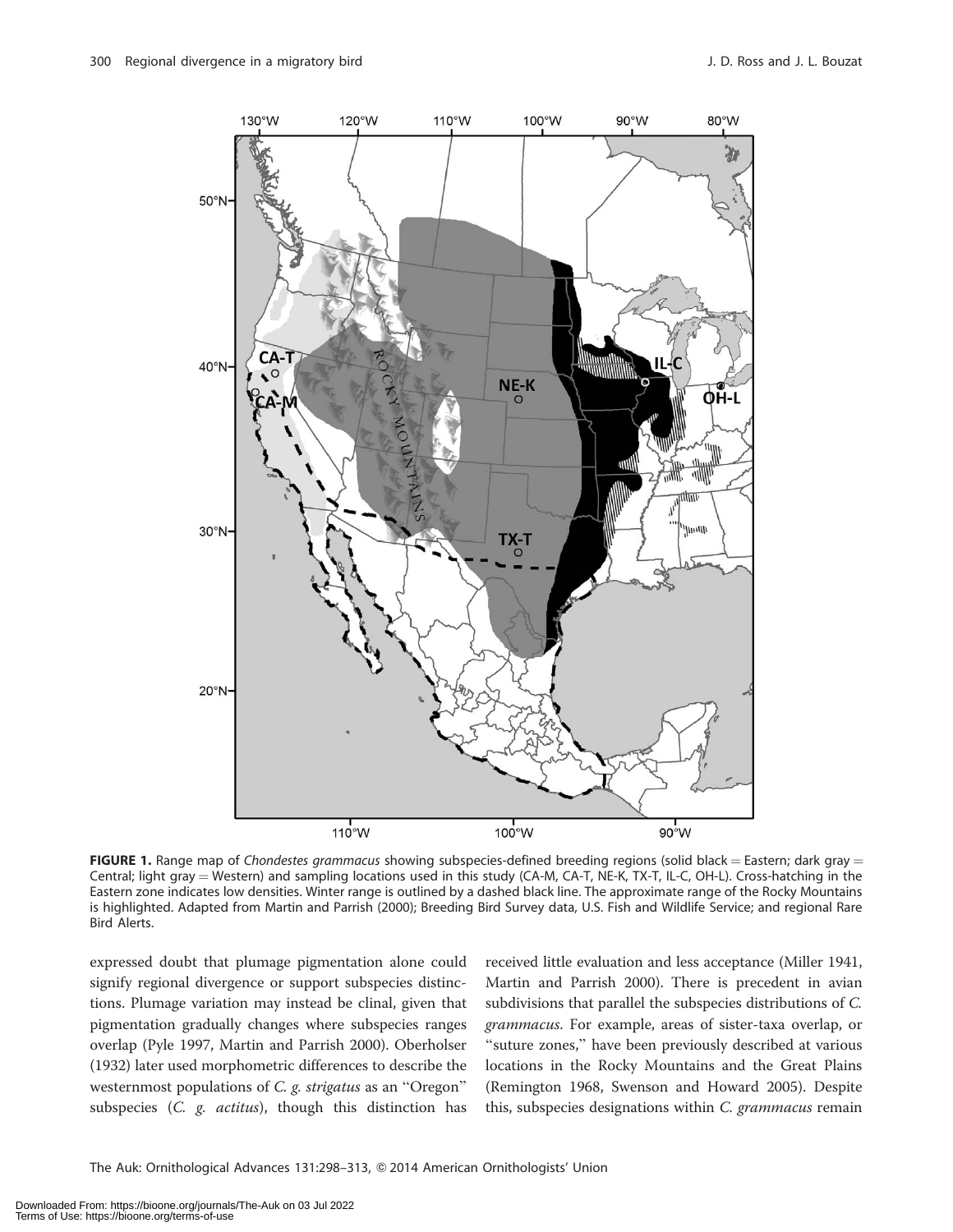arbitrary, as geographic variation in quantitative traits (e.g., morphological or genetic) within this species has not been systematically evaluated.

The present study builds on past observations of plumage and morphological variation within Lark Sparrows, seeking to determine whether breeding populations display evidence of regional divergence consistent with current subspecies characterizations. Phylogenetic analysis of mitochondrial DNA sequences, population genetic analyses of nuclear DNA markers, and variation in morphometric traits were used to gauge patterns of geographic variation and thus assess the validity and degree of subspecies differentiation in the Lark Sparrow. During the past few years, there has been extensive debate about the use of the term ''subspecies'' in avian biology and the problem of diagnosing distinct population segments (James 2010). This study explores the potential relevance of continuous (primary) and abrupt (secondary) clines in delimiting subspecies and discusses the evolutionary and conservation significance of regional variation in migratory bird species. Extending this approach to other avian species would help reveal historical and evolutionary processes, however subtle, that may shape the intraspecific geographic variation of birds into discrete population units.

#### METHODS

#### Sampling

The entire range of C. grammacus was classified a priori into 3 regional breeding zones: Eastern, Central, and Western (Figure 1), delineated on the basis of previously described subspecies ranges (Oberholser 1932, Martin and Parrish 2000). Within each zone, we sampled 2 sites for a total of 6 populations studied (Figure 1). Western sites included Dye Creek Preserve, Tehama County, California (CA-T), and Hopland Research and Extension Center, Mendocino County, California (CA-M). Central sites included Brown and Duncan ranches, Tom Green County, Texas (TX-T), and Cedar Point Biological Station, Keith County, Nebraska (NE-K). Eastern sites were located at Lost Mound field station, Jo Daviess and Carroll Counties, Illinois (IL-C), and Kitty Todd Nature Preserve, Lucas County, Ohio (OH-L). Intensive surveys of the OH-L population were conducted during the 3-yr study period (2005–2007), owing to the species' endangered status in the state. Sampling at the other locations occurred in 2005–2007 at TX-T and IL-C, in 2005–2006 at CA-T, in 2006 at CA-M, and in 2007 at NE-K.

Adult and volant juvenile Lark Sparrows were captured during mornings of the breeding period (May–July) using mist nets passively deployed around favored perching sites within known breeding territories. Captured individuals were banded with a numbered leg band and, in some populations, marked with a unique color leg-band combination (100% color banded in OH-L; 87% in IL-C; 36% in TX-T). Each individual was measured across 6 morphological characters: wing chord (WC) and tail length (TL) were measured to the nearest 0.5 mm; tarsus length (TR), beak depth at nares (BD), and exposed culmen (XC) to the nearest 0.1 mm; and total weight (WT) to the nearest 0.1 g. A blood sample  $(10-50 \mu L)$  was drawn from the ulnar vein and stored in 1 mL of Longmire's lysis buffer (Longmire et al. 1997) for subsequent genetic analyses. Adults were sexed by examination of the cloacal region. This technique was proven successful through genetic sexing by polymerase chain reaction (PCR; 97% match, personal observation). During the study period (2005– 2007), a total of 467 Lark Sparrows were captured. Most samples were from Ohio (197 samples: 36 females [F], 43 males [M], 118 juveniles [J]), followed by Texas (149 samples: 43F, 50M, 56J), California (CA-T 38 samples: 6F, 10M, 22J; CA-M 12 samples: 4F, 5M, 3J), Illinois (37 samples: 9F, 13M, 15J), and Nebraska (34 samples: 11F, 14M, 9J).

Morphometric traits of adult specimens from the ornithological collections of the University of Michigan Museum of Zoology (Ann Arbor, Michigan, USA) and Field Museum of Natural History (Chicago, Illinois, USA) were also measured and analyzed separately from contemporary samples to improve our geographic representation and ability to identify primary and secondary clines. We measured WC, TL, BD, and XC, along with beak width at nares (BW) and nares to beak tip (N2T) to the nearest 0.1 mm. The museum specimens examined included 39 Western (14F, 25M), 38 Central (10F, 28M), 84 Eastern (32F, 50M, 2 unknown), and 25 (4F, 21M) from the Rocky Mountains (New Mexico to Idaho; Figure 1).

#### Morphometric Analysis

Morphometric data from live-captured and museum adult Lark Sparrows were analyzed separately using JMP version 8.0.2 (SAS Institute, Cary, North Carolina, USA). All measures were natural log transformed prior to analysis (WT of live-captured birds first linearized using a cuberoot function). Following Butler et al. (2007), we calculated each individual's overall size (SIZE) as the arithmetic mean of all log-transformed measures. Transformed morphometric data were analyzed using multivariate analyses of variance (MANOVA), testing population and sex as main model effects, and the interaction effect (population  $\times$  sex). Age (i.e. years since collection) was also incorporated as a main effect in the morphometric analysis of museum specimens, because preserved skins may shrink over time (Winker 1993). The significance of variation explained by specimens' age and between-sex differences was assessed using an exact F-test, whereas Wilks's lambda was used to gauge variation explained by differences between popula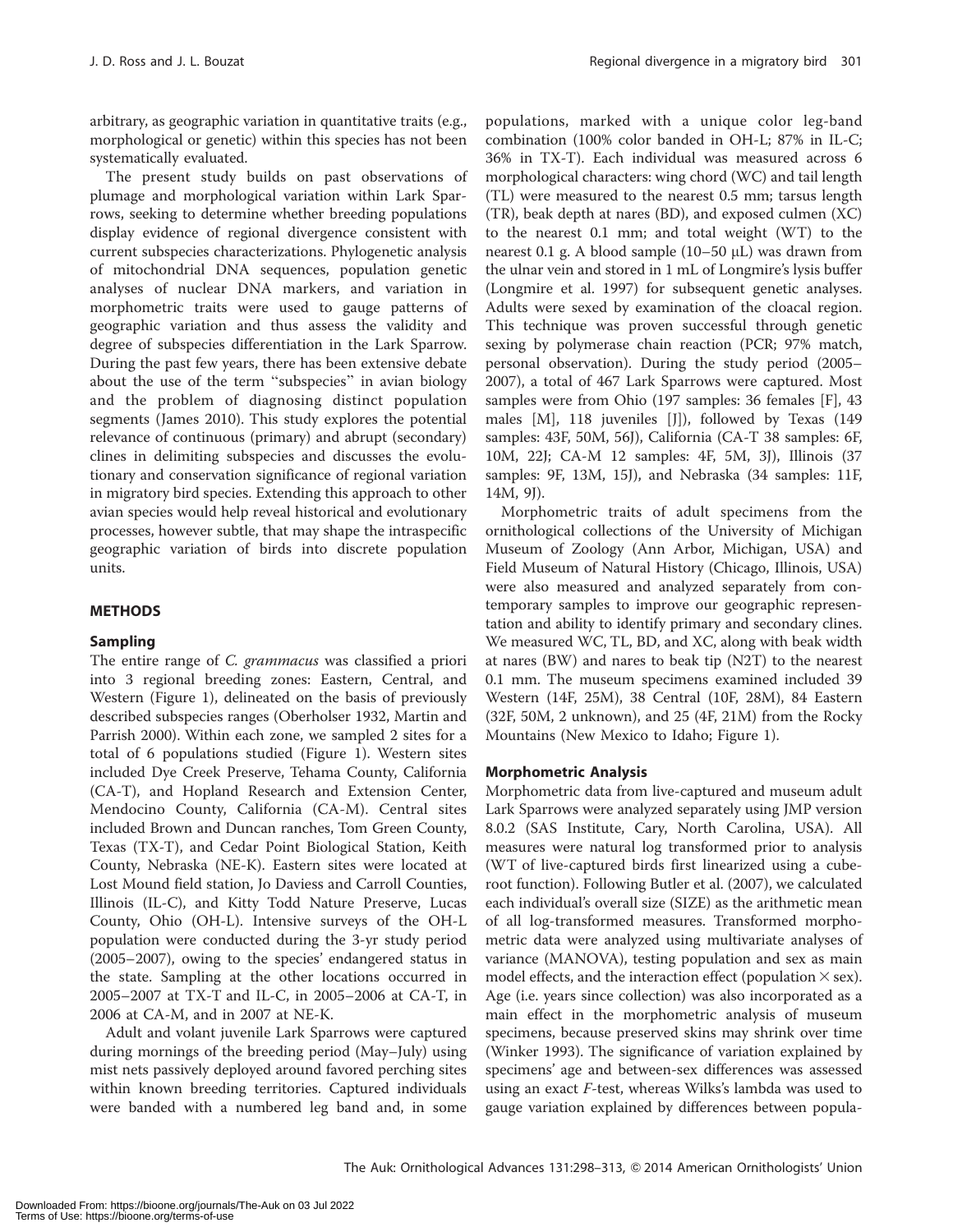tions and population  $\times$  sex interactions. The minimal number of canonical correlation axes to maximally differentiate populations was assessed from the MANO-VA. The canonical scores along each axis were saved for each individual and these, plus SIZE measures, were independently tested for significant differences between populations using an analysis of variance (ANOVA) with a Tukey-Kramer HSD post hoc test.

#### Mitochondrial DNA Analysis

DNA was extracted from blood samples by proteinase-K digestion, sodium acetate protein precipitation, and ethanol precipitation of DNA (Sambrook et al. 1989). DNA samples were resuspended in TE buffer to a concentration of  $\sim$ 50 ng  $\mu L^{-1}$  for further analysis. Primer set L16743 (Tarr 1995) and H920 (5'-GTC CGG CAA CCA TTA CAC TA-3'; lab designed) was used to amplify 823 base pairs (bp) of the mitochondrial control region (Dloop). The PCR reactions were run in  $25 \mu L$  containing  $\sim$ 50 ng DNA, 1.5 mM MgCl<sub>2</sub>, 0.08 mM dNTPs, 0.4 µM each primer, and 1 unit of Taq DNA polymerase. The PCR profile used was as follows: denaturation at  $94^{\circ}C$  (3 min); 10 cycles of 94°C (30 s), 56°C (30 s; -0.5°C cycle<sup>-1</sup>), and 72<sup>°</sup>C (45 s); 25 cycles of 94<sup>°</sup>C (30 s), 51<sup>°</sup>C (30 s), and 72<sup>°</sup>C (45 s); a final extension at 75°C (10 min); and held at 4°C. The PCR products were ethanol-precipitated and directsequenced using primers L16743, H920, and 2 nested primers (H598 [5'-TTC AAC CGA CCA CTT GTA TCT G-3′; lab designed] and L437 [Tarr 1995]) with ABI BigDye Terminator chemistry (Applied Biosystems, Foster City, California, USA). Sequences were visually checked for scoring accuracy and then aligned using BioEdit (Hall 1999) to generate a consensus sequence.

Control-region DNA was sequenced from 176 Lark Sparrows across the 6 populations. These sequences included the following numbers from each population: CA-T = 33 samples (10 males, 6 females, 17 juveniles); CA- $M = 12$  (5M, 4F, 3J); NE-K = 27 (14M, 11F, 2J); TX-T = 37  $(19M, 18F)$ ; IL-C = 28 (13M, 9F, 6J); and OH-L = 39 (22M, 17M). To minimize representation from parent–offspring pairs or siblings, juveniles incorporated into the analysis were either associated with an unmarked mother or captured independently of an adult female or another juvenile of the same haplotype (i.e. a potential sibling).

Indices of haplotype  $(h)$  and nucleotide diversity  $(\pi)$  were generated for each population and species-wide using Arlequin version 3.1 (Excoffier et al. 2005). A hierarchical analysis of molecular variance (AMOVA) was performed using haplotype frequencies and sequence divergence  $(\theta)$ statistics). Fixation indices ( $F_{\text{CT}}$ ,  $F_{\text{SC}}$ ,  $F_{\text{ST}}$ ) generated through the AMOVA indicated levels of variation partitioned among breeding regions, differences between populations within regions, and differences among individuals within populations, respectively. Significance values for each index were calculated using 1,000 random permutations of haplotypes among populations. Arlequin was also used to test whether DNA mismatch distributions from populations and regions significantly violated Rogers and Harpending's (1992) model of historical sudden population expansion. This analysis generated tau, a measure of time since expansion, and a raggedness index, useful for identifying recent bottleneck events.

Probabilities that populations or regions shared polymorphisms due to contemporary gene flow or incomplete lineage sorting were calculated by coalescent analysis in MDIV (Nielsen and Wakeley 2001). The MDIV settings included the Hasegawa-Kishino-Yano (HKY) model of evolution, with  $M_{\text{max}} = 30$  or 50, and  $T_{\text{max}} = 1$  or 2. We assumed a mutation rate of  $1.42 \times 10^{-7}$  substitutions  $\text{site}^{-1}$  $\mathrm{year}^{-1}$  extrapolated from a fossil-calibrated Tetraonidae phylogeny (Johnson et al. 2007). Outputs included (1) scaled effective population sizes,  $\theta = 2N_{\rm ef} \times \mu$ , where  $N_{\rm ef}$  is the effective female population size and  $\mu$  is the mutation rate over the entire sequence (i.e. 823 bp) per year; (2) scaled migration rate,  $M = N_{\text{ef}} \times m$ , where *m* is the migration rate per generation; (3) divergence time,  $T = t_1/N_{\rm e}$ , where  $t_1$  is years since population divergence; and (4) time to most recent common ancestor, TMRCA =  $t_2/N_{\rm e6}$ , where  $t_2$  is years since genetic coalescence. Confidence intervals were extrapolated from distributions of  $\theta$  and M, but not T, because these distributions did not approach zero.

The best-fit nucleotide mutation model for our mtDNA sequence data, the Hasegawa-Kishino-Yano plus gamma model (HKY $+G$ ), was selected from 28 potential models using Modeltest (Posada and Crandall 1998). This model was incorporated into a Bayesian phylogenetic reconstruction implemented within MrBayes version 3.0 (Huelsenbeck and Ronquist 2001). This analysis consisted of 2 Markov chain Monte Carlo simulations with 4 chains each, 1 swap was attempted per run every 10 generations, chains were heated using a temperature setting of  $T = 0.25$ , and the gamma value was allowed to vary. Trees were rooted by 2 outgroup taxa from the subfamily Emberizinae for which comparable D-loop sequences were available, Camarhynchus psittaculamito and Tiaris canora (GenBank accession nos. AF110424 and AF310072, respectively). Chains were sampled every  $10^3$  generations, resulting in  $10^4$  samples taken, of which the first 25% were excluded from the run convergence analysis. Only clades with credibility values  $>0.50$  were treated as likely phylogenetic splits.

#### Microsatellite Analysis

The same 176 Lark Sparrows used for mtDNA sequencing were also used in microsatellite analysis. A total of 12 microsatellite primer sets developed for other passerine species were screened for successful PCR amplification of Lark Sparrow DNA. These included  $As\mu 09$ ,  $As\mu 15$ , and  $Asµ18$  (Delany et al. 2000),  $Cuµ02$  (Gibbs et al. 1999),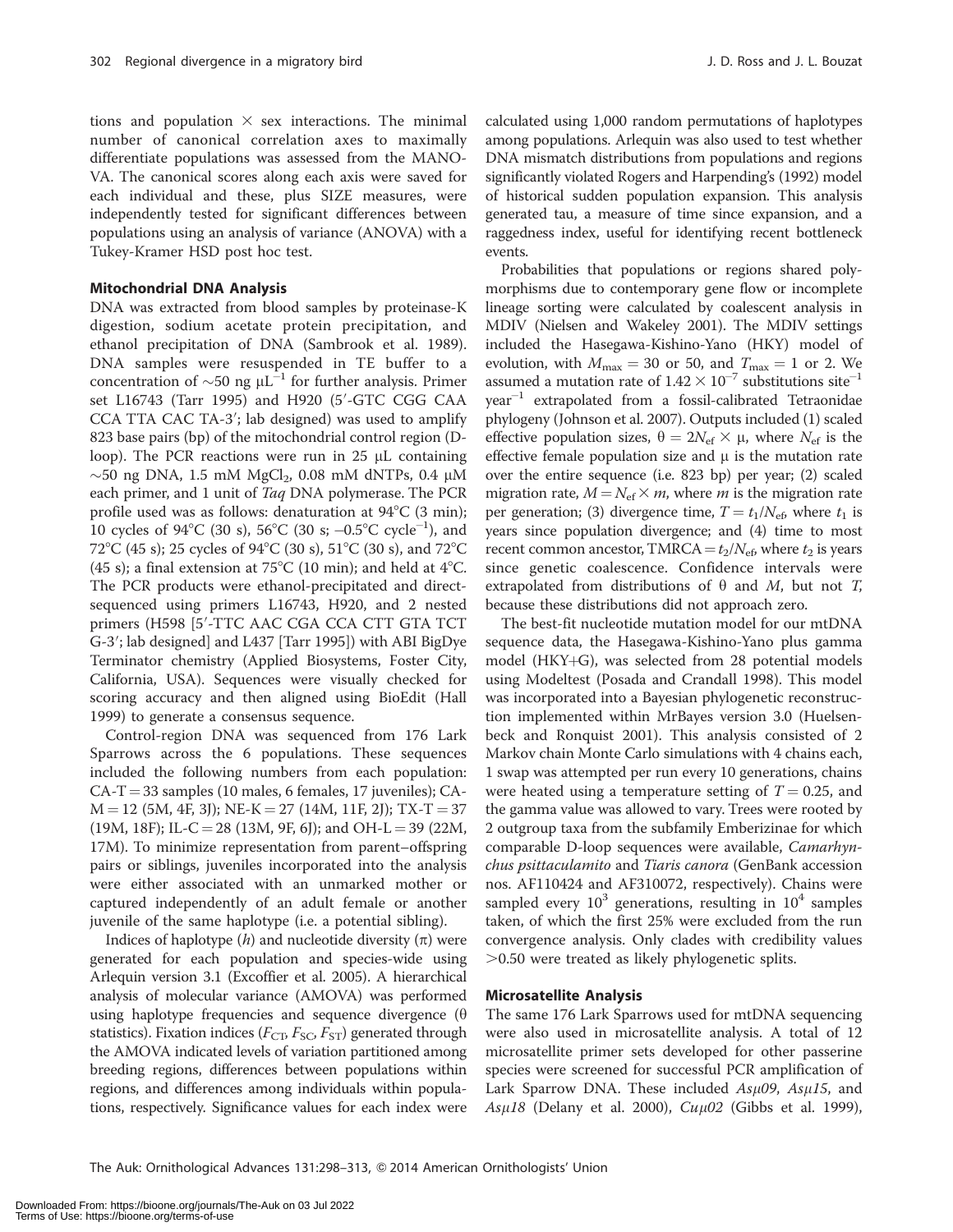$Dp\mu16$  (Dawson et al. 1997),  $Esc\mu1$  (Hanotte et al. 1994), Gf01b (Rasner et al. 2004), Gf05 (Petren 1998), Mau23 (Alderson et al. 1999), Mme1 and Mme12 (Jeffery et al. 2001), and  $Pd\rho\mu3$  (Griffith et al. 1999). Of these, only Mme1 could not successfully amplify Lark Sparrow DNA.

Microsatellite PCRs were conducted in 20-µL volumes containing  $\sim$  50 ng DNA, 1.5 mM MgCl<sub>2</sub>, 0.08 mM dNTPs, 0.4  $\mu$ M each primer, and 1 unit of Taq DNA polymerase. The PCR profiles included a denaturation step at  $94^{\circ}$ C (3) min); 10 cycles of 94°C (30 s), either 57°C (As $\mu$ 09, As $\mu$ 15, Escµ1, Gf01b, Gf05, and Pdoµ3) or  $60^{\circ}$ C (Asµ18, Cuµ02,  $Dp\mu16$ , Ma $\mu23$ , and Mme12) annealing temperature (30 s;  $-0.5^{\circ}$ C cycle<sup>-1</sup>), and 72°C (45 s); 25 cycles of 94°C (30 s), 51°C, or 55°C annealing temperature (30 s) and 72°C (45 s); and a final extension at  $75^{\circ}$ C (10 min). Microsatellite amplifications were then held at  $4^{\circ}$ C until transferred to an ABI377 genetic analyzer (Applied Biosystems) for DNA fragment analysis.

Initial analysis indicated that Mme12 was fixed for 1 allele across all samples and was therefore omitted from further analysis. The remaining 10 polymorphic loci were first analyzed for evidence of null alleles using Cervus version 3.0.3 (Kalinowski et al. 2007). Two loci revealed significantly high predicted frequencies of null alleles  $(Pd\rho\mu3 = 0.1379; Gf01b = 0.1042)$  and were therefore excluded from subsequent analyses. The remaining 8 microsatellite loci were used to estimate population levels of genetic diversity (allelic richness and observed  $[H_0]$  and expected  $[H<sub>e</sub>]$  heterozygosities). Heterozygote deficits in relation to Hardy-Weinberg expectations were tested using GenePop version 4.0 (Rousset 2008) with a sequential Bonferroni correction for significance thresholds. Gene-Pop was also used to calculate allelic differentiation between paired populations using exact G-tests.

The partitioning of genetic variance among breeding regions and populations was tested using a hierarchical AMOVA within Arlequin. Fixation indices of variation among breeding regions  $(F_{CT})$ , among populations within regions ( $F_{\rm SC}$ ), among individuals within populations ( $F_{\rm IS}$ ), and within individuals  $(F_{IT})$  were calculated as weighted averages over all loci using allelic frequencies  $(F<sub>ST</sub>-like$ method). An AMOVA using a stepwise model of microsatellite evolution ( $R_{ST}$  method; Slatkin 1995) was not used, because the requisite assumption of normally distributed allelic frequencies was violated by most loci (personal observation). Significance values for F-statistics generated by the AMOVA were calculated in relation to  $2 \times 10^4$ permutations of alleles among breeding zones, populations, and individuals.

Geographic patterning of microsatellite genotypes was further examined using a Bayesian clustering method implemented within Structure version 2.3.1 (Hubisz et al. 2009). We allowed for admixture of populations and informed the simulated assignment by sampling location



**FIGURE 2.** Plot of mean ( $\pm$  SE) log probabilities of detecting K clusters in Chondestes grammacus, calculated in the program Structure for the actual dataset (solid squares) and for randomized datasets (open squares). The potential number of clusters tested ranged from  $K = 1$  to  $K = 6$  and included 10 iterations each.

(LocPrior model). This approach increases the power of assignment for recently isolated groups without causing spurious clustering (Hubisz et al. 2009). Following a burnin period of  $10^6$  iterations, an additional  $10^6$  iterations were used to estimate log probabilities for each possible number of population clusters ( $K = 1-6$ ). For each value of K, we conducted 10 independent runs and then calculated the mean ( $\pm$  SE) log probability, changes in log probability between successive K values ( $\Delta K$ ; Evanno et al. 2005), and individuals' assignment probabilities to each cluster. To evaluate whether the LocPrior model employed might have biased the outcome of the Structure assignments, we conducted a series of LocPrior-informed simulations whereby individuals were randomly assigned to 6 populations of sizes equivalent to the actual dataset. These simulations showed the highest log probability for  $K=1$ , as would be expected with no bias of LocPrior-informed simulations (see Figure 2). Furthermore, we performed a series of 40 independent simulations of single-individual transplants between the clusters best supported by the Structure analysis. Evaluating these simulations using the LocPrior model revealed the probability of detecting true dispersers (or their descendants) and, thus, the ability of Structure to detect demographic independence between regional populations in this species.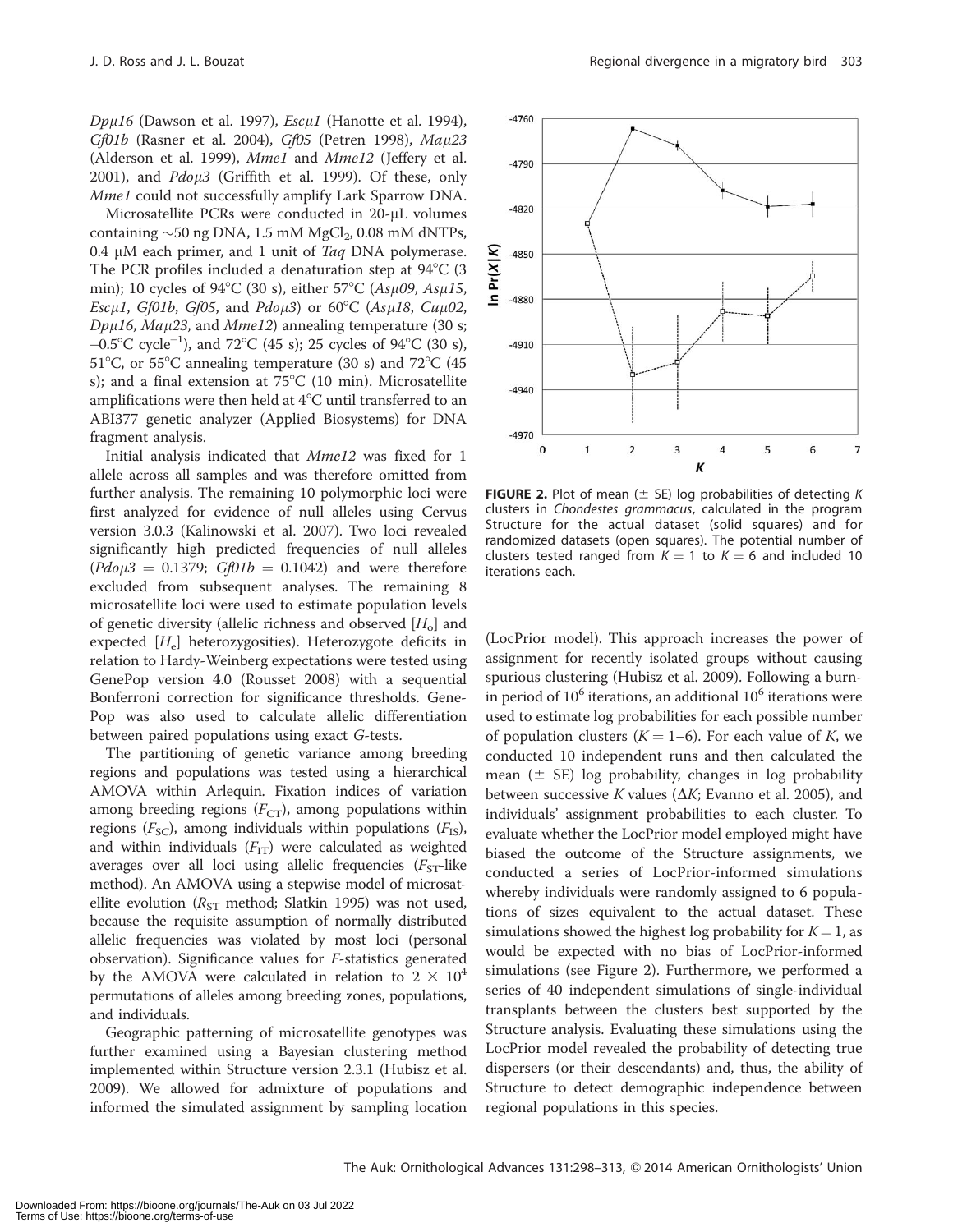

FIGURE 3. Canonical plots from MANOVAs based on multiple log-transformed morphological measures of Chondestes grammacus (for abbreviations of populations and traits, see text). (A) Circles indicating 95% confidence intervals around contemporary population means (light gray = Western, gray = Central, black = Eastern). (B) Similar data based on museum specimens from throughout the 3 ranges and, separately, from the Rocky Mountains. Brackets opposite the canonical axes show significant groupings calculated using ANOVA and Tukey test ( $P < 0.05$ ).

#### RESULTS

#### Morphometric Analysis

Among live-captured specimens, a MANOVA of logtransformed measures indicated significant differences between sexes, populations, and regional breeding zones. Males differed significantly from females ( $F = 26.5$ ,  $P <$ 0.001) in having longer wing chords (means:  $M = 87.1$  mm,  $F = 82.6$  mm; eigenvector  $[\lambda] = 2.80$ ), lighter weights (means:  $M = 28.0$  g,  $F = 28.2$  g;  $\lambda = -1.19$ ), and deeper beaks (means:  $M = 7.14$  mm,  $F = 7.02$  mm;  $\lambda = 0.28$ ). Sex  $\times$ population interactions showed no significant effect (Wilks's  $\lambda = 0.863$ , approximate  $F = 1.06$ ,  $P = 0.38$ ), meaning that patterns of sexual dimorphism were consistent across populations. Morphological differences among populations were significant (Wilks's  $\lambda = 0.336$ , approximate  $F = 8.88$ ,  $P < 0.001$ ), with 3 canonical axes (cC1–3) explaining 97.5% of the residual variation (Figure 3A). Variation in cC1 was explained by all measures except tarsus length (TR) and significantly differentiated all 3 breeding zones (Figure 3A). Axis cC2 was associated with residual variation in all measures except beak depth (BD) and tarsus length (TR) and differentiated TX-T from all other populations (Figure 3A). Axis cC3 explained variation in all measures except wing cord (WC) and differentiated NE-K from all other populations, including TX-T (personal observation).

Overall, SIZE parameters  $(\pm$  SE) were significantly different among populations (ANOVA:  $F = 12.72$ ,  $P <$ 

0.001). Post hoc tests indicated significant differentiation between larger birds in CA-T (10.69  $\pm$  0.02) and NE-K (10.67  $\pm$  0.02) versus smaller birds in TX-T (10.57  $\pm$ 0.01), IL-C (10.59  $\pm$  0.02), and OH-L (10.57  $\pm$  0.01; all comparisons between clusters  $P < 0.01$ ; within clusters P  $>$  0.90). CA-M (10.65  $\pm$  0.03) was not significantly different from NE-K ( $P = 0.99$ ), CA-T ( $P = 0.91$ ), or IL-C ( $P$  $= 0.38$ ), though a small sample size could have lowered the power to distinguish CA-M individuals, which tended to be relatively larger.

The inclusion of morphometric data from museum specimens in a separate analysis expanded our representation of populations throughout the species' range, including specimens from the Rocky Mountains area located between the Western and Central regions (Figure 1). Specimens' age (years since collection; range: 15–144 yr) did not have a significant effect ( $F = 0.52$ ,  $P = 0.79$ ). Consistent with the analysis of contemporary samples, the MANOVA revealed significant differences between the 3 defined breeding regions (Wilks's  $\lambda = 0.614$ , approximate F  $= 5.03, P < 0.001$ , with 2 canonical axes (mC1-2) explaining 88.2% of the residual variation (Figure 3B). Axis mC1 was primarily explained by variation in BD and WC, whereas mC2 primarily represented residual variation in WC, TL, and XC (Figure 3B). Western, Central, and Eastern regions differed significantly along  $\geq 1$  canonical axis in all comparisons. By contrast, Rocky Mountain specimens neither formed an independent cluster nor fell intermediate to Central and Western clusters, but instead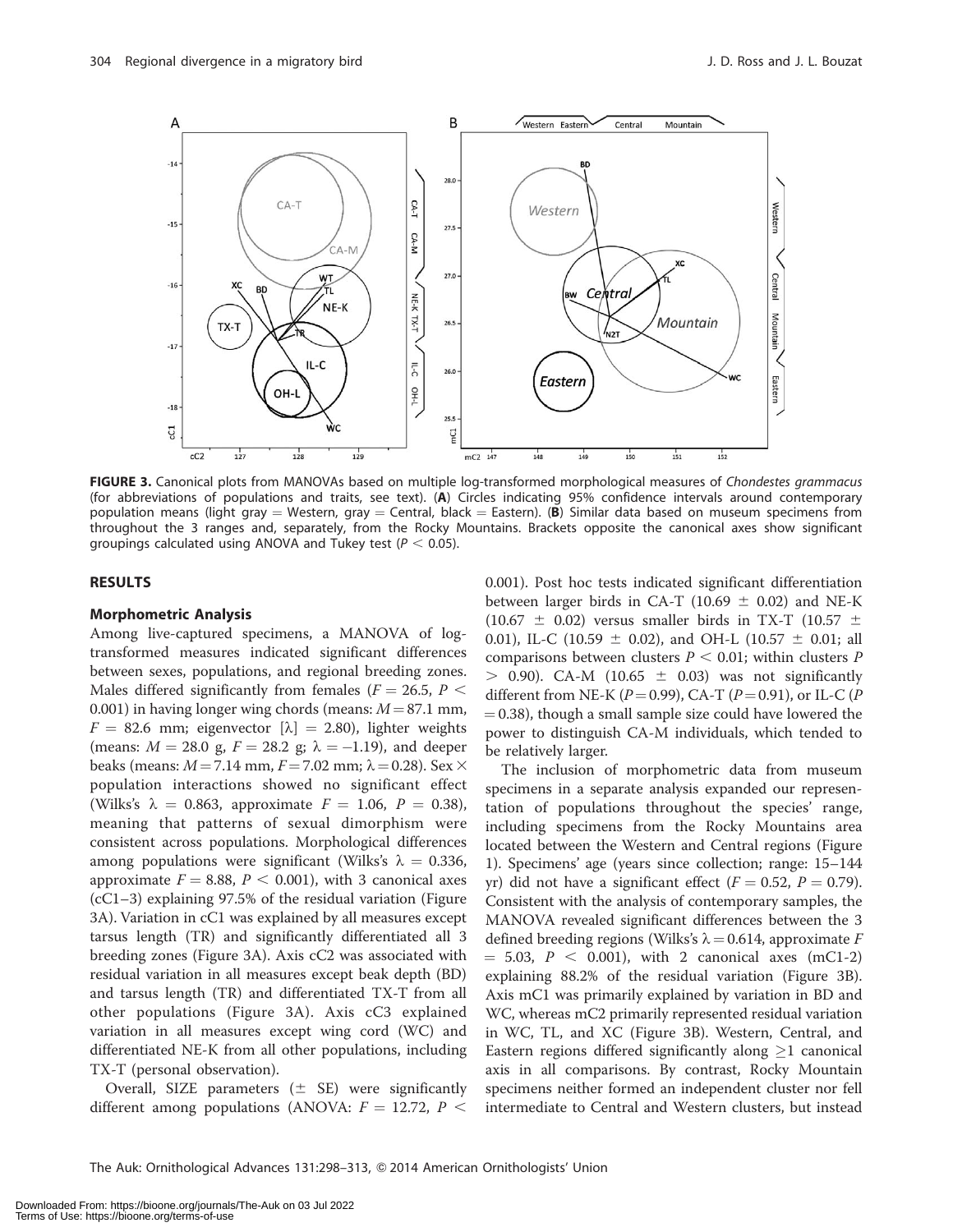|                           | Pop    | Sample<br>size | mtDNA control region    |                                                                                                                        |                                           | Microsatellite DNA (eight loci)           |                   |                                     |                              |  |
|---------------------------|--------|----------------|-------------------------|------------------------------------------------------------------------------------------------------------------------|-------------------------------------------|-------------------------------------------|-------------------|-------------------------------------|------------------------------|--|
| <b>Breeding</b><br>region |        |                | Number of<br>haplotypes | Haplotype<br>diversity<br>$(h \pm SD)$                                                                                 | Nucleotide<br>diversity<br>$(\pi \pm SD)$ | Mean<br>number of<br>alleles $locus^{-1}$ | $H_0 \pm SD$      | $H_e \pm SD$                        | $F_{\text{IS}}$ <sup>a</sup> |  |
| Western                   | $CA-T$ | 33             | 24                      |                                                                                                                        | $0.979 \pm 0.012$ 0.008 $\pm$ 0.004       | 8.63                                      |                   | $0.530 \pm 0.320$ $0.585 \pm 0.325$ | $0.059*$                     |  |
|                           | CA-M   | 12             | 8                       |                                                                                                                        | $0.909 \pm 0.065$ 0.006 $\pm$ 0.004       | 6.13                                      |                   | $0.573 \pm 0.350$ $0.557 \pm 0.338$ | 0.040                        |  |
| Central                   | NE-K   | 27             | 23                      |                                                                                                                        | $0.980 \pm 0.019$ $0.009 \pm 0.005$       | 10.38                                     |                   | $0.611 \pm 0.296$ 0.649 $\pm$ 0.306 | $0.057*$                     |  |
|                           | TX-T   | 37             | 22                      |                                                                                                                        | $0.960 \pm 0.016$ $0.009 \pm 0.005$       | 10.63                                     |                   | $0.615 \pm 0.269$ $0.651 \pm 0.272$ | $-0.062$                     |  |
| Eastern                   | $IL-C$ | 28             | 21                      |                                                                                                                        | $0.971 \pm 0.019$ 0.007 $\pm$ 0.004       | 9.13                                      |                   | $0.688 \pm 0.277$ 0.648 $\pm$ 0.258 | $0.094+$                     |  |
|                           | OH-L   | 39             | 27                      |                                                                                                                        | $0.974 \pm 0.013$ 0.008 $\pm$ 0.004       | 10.25                                     | $0.603 \pm 0.292$ | $0.627 \pm 0.299$                   | $-0.031$                     |  |
| Mean                      |        | 29.3           | 20.8                    |                                                                                                                        | $0.962 \pm 0.024$ 0.008 $\pm$ 0.004       | 9.19                                      |                   | $0.603 \pm 0.301$ $0.620 \pm 0.300$ | 0.035                        |  |
| All samples               |        | 176            | 102                     |                                                                                                                        | $0.979 \pm 0.005$ 0.008 $\pm$ 0.004       | 13.75                                     | $0.635 \pm 0.291$ | $0.604 \pm 0.286$                   |                              |  |
|                           |        |                |                         | <sup>a</sup> * Significant at $\alpha$ = 0.05; † significant after sequential Bonferroni correction, $\alpha'$ = 0.01. |                                           |                                           |                   |                                     |                              |  |

**TABLE 1.** Genetic diversity estimates (mtDNA control region and microsatellites;  $H_0 =$  observed heterozygosity;  $H_e =$  expected heterozygosity) for 6 breeding populations (Pop) of the Lark Sparrow located throughout 3 regional breeding zones.

overlapped with samples from the Central region (Figure 3B).

## Mitochondrial DNA Analysis

Sequences from 179 Lark Sparrows revealed variable sites at 66 of the 823 nucleotides analyzed and comprised 102 distinct haplotypes (GenBank accession nos. HQ290164– HQ290265). Populations showed high levels of haplotype diversity  $(h)$ , ranging from 0.909 in CA-M to 0.980 in NE-K (Table 1), driven primarily by relatively large numbers of unique haplotypes ( $n = 78$ ). Nucleotide diversity ( $\pi$ ) was low and similar across populations, ranging from 0.006 in CA-M to 0.009 in both NE-K and TX-T (Table 1).

The AMOVA for the mitochondrial control region revealed modest, though not significant, variation among breeding zones (4.4%,  $P = 0.063$ ), significant variation between populations within regions (2.7%,  $P = 0.03$ ), and significant variation among individuals within populations (92.9%,  $P < 0.001$ ; Table 2). Pairwise  $F_{ST}$  estimates between populations were consistently nonsignificant between populations of the same breeding region but were significant in 7 of 12 comparisons of populations from different breeding regions (Table 3). After a sequential Bonferroni correction ( $\alpha' = 0.0036$ ), the pairwise  $F_{ST}$  value

of CA-T versus OH-L remained significantly high ( $P <$ 0.0001), whereas 2 other pairings that also happened to include CA and Eastern populations showed near-significant differences (CA-M vs. OH-L,  $P = 0.0039$ ; CA-T vs. IL-C,  $P = 0.0039$ ; Table 3). When samples were pooled by region (W = Western,  $C =$  Central, and  $E =$  Eastern), all pairwise  $F_{ST}$  values between regions were highly significant (W vs. C:  $F_{ST} = 0.013$ ,  $P = 0.009$ ; W vs. E:  $F_{ST} = 0.021$ ,  $P <$ 0.001; C vs. E:  $F_{ST} = 0.008$ ,  $P = 0.009$ ).

As expected, MDIV-estimated migration rates were generally highest between populations within regions, though also elevated across Central/Eastern and, to a lesser degree, NE-K/Western pairings (Table 4). Estimates of time since divergence varied across paired populations but showed low divergence estimates for populations within regions  $(5.0-12.3 \times 10^3 \text{ yr})$  and much older estimates ( $>$ 23  $\times$ 10<sup>3</sup> yr BP) for most other comparisons (Table 4). Paired evolutionarily effective female population sizes ranged from  $6.7 \times 10^4$  for CA-M/TX-T to  $12.9 \times 10^4$ for NE-K/IL-C, with considerably overlapping 95% confidence intervals (see Table 5) and did not indicate past population bottlenecks. At the regional level, estimates of evolutionarily effective female population sizes were consistently  ${\sim}14 \times 10^4$ . Bayesian phylogenetic analysis of

**TABLE 2.** Hierarchical analysis of molecular variance (AMOVA) based on mtDNA control-region pairwise differences ( $\theta$ - $F_{ST}$ ) and number of different alleles within nuclear microsatellites ( $F_{ST}$ -like values).<sup>a</sup>

|                                                                        | mtDNA AMOVA         |                   | Microsatellite AMOVA<br><i>F</i> -statistics |                            |  |
|------------------------------------------------------------------------|---------------------|-------------------|----------------------------------------------|----------------------------|--|
|                                                                        | Pairwise difference |                   |                                              |                            |  |
| Source of variation                                                    | Variance component  | Percent variation | Variance component                           | Percent variation          |  |
| Among flyways                                                          | 0.154               | 4.37 <sup>‡</sup> | 0.042                                        | $1.66*$<br>0.25<br>$3.47*$ |  |
| Among populations in flyways                                           | 0.096               | $2.73*$           | 0.006<br>0.089                               |                            |  |
| Among individuals in populations                                       | 3.28                | $92.90*$          |                                              |                            |  |
| Within individuals                                                     | -                   |                   | 2.418                                        | $94.62*$                   |  |
| <sup>a</sup> * $P < 0.05$ ; ‡ marginally significant at $P < 0.065$ ). |                     |                   |                                              |                            |  |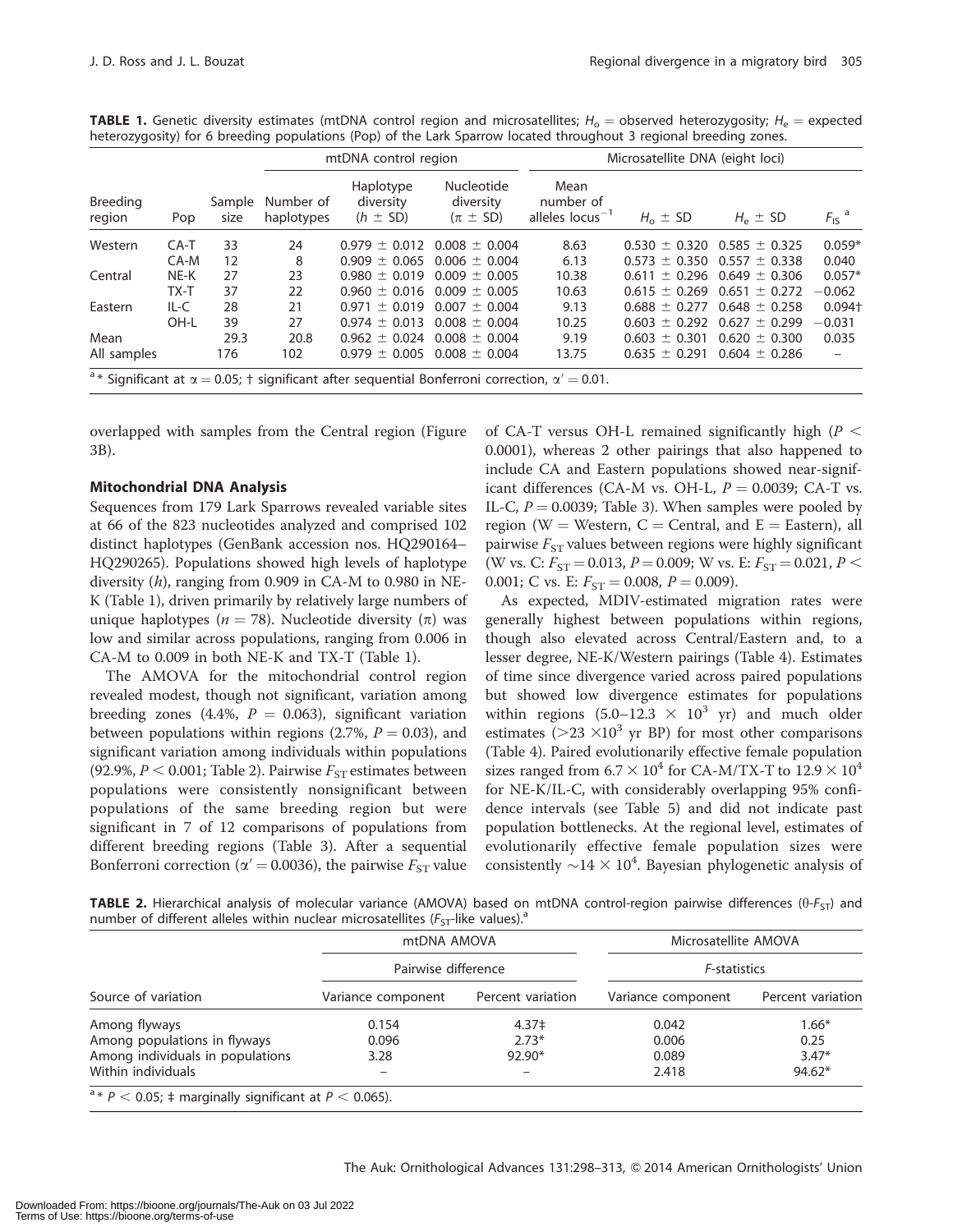TABLE 3. Levels of pairwise population differentiation in mtDNA (above diagonal; distance-based  $F_{ST}$ ) and microsatellite DNA (below diagonal;  $\theta$  estimates). Significant pairwise differences (P  $<$  0.05) are boldface; asterisk indicates values that are significant after sequential Bonferroni correction ( $\alpha' = 0.0036$ ).

|        | Western  |          |          | Central  | Eastern  |          |
|--------|----------|----------|----------|----------|----------|----------|
|        | CA-T     | CA-M     | NE-K     | TX-T     | IL-C     | OH-L     |
| $CA-T$ |          | $0.132*$ | 0.046    | $0.092*$ | $0.066*$ | $0.093*$ |
| CA-M   | 0.004    |          | 0.089    | $0.168*$ | $0.194*$ | $0.230*$ |
| NE-K   | $0.034*$ | $0.037*$ |          | 0.005    | 0.008    | 0.021    |
| TX-T   | $0.026*$ | $0.033*$ | 0.004    |          | 0.038    | 0.026    |
| IL-C   | $0.031*$ | $0.030*$ | 0.008    | $0.014*$ |          | $-0.009$ |
| OH-I   | $0.016*$ | $0.025*$ | $0.010*$ | 0.007    | 0.002    |          |

the mtDNA sequences did not support monophyletic groupings of previously described subspecies and indicated no apparent phylogeographic patterning (Figure 4). A large percentage of sequences clustered in nonresolved polytomies with representatives from each of the 3 breeding regions. That said, 14 of the 33 nodes with clade credibility scores  $>0.50$  were region-specific (with 5, 4, and 5 nodes for the Western, Central, and Eastern breeding zones, respectively). Although most nodes grouped only 2 sequences, there were 2 entirely Western clades of 9 and 4 sequences and an Eastern clade of 4 sequences (Figure 4).

DNA mismatch distributions for populations and regions, and species-wide, showed neither departures from a sudden expansion model nor significant raggedness indices (Table 6). Tau values within populations ranged from 3.85 in OH-L to 9.75 in NE-K, and tau values within regions ranged from 5.90 in Eastern to 9.66 in Central. Assuming a mutation rate of 0.142 mutations site<sup>-1</sup>  $\text{Ma}^{-1}$ for the mtDNA hypervariable region (Johnson et al. 2007), the range of estimated times since expansion for regional populations was  $25-41 \times 10^3$  yr (Table 6).

#### Microsatellite Genotyping

Genetic diversity at microsatellite loci, in terms of both allelic richness and heterozygosity, did not vary widely across Lark Sparrow populations. Allelic richness per locus ranged from a low of 6.13 at CA-M to 10.63 at TX-T, with

a mean ( $\pm$  SD) across all populations of 9.19  $\pm$  6.09 and a mean across all samples of 13.75  $\pm$  8.50 (Table 1). Means for observed and expected heterozygosities across all populations were 0.603 and 0.620, respectively (Table 1). Fewer alleles and lower levels of observed and expected heterozygosity were generally found in the Western populations, both of which showed 1 allele fixed at the  $Ma\mu$ 23 microsatellite locus (i.e. all individuals were homozygotes). Inbreeding coefficients  $(F_{IS})$  calculated across all loci for each population were significantly higher than zero in CA-T (0.094;  $P = 0.004$ ), NE-K (0.059;  $P =$ 0.04), and TX-T (0.057;  $P = 0.02$ ; Table 1). GenePop analysis on a locus-by-locus basis showed that, after a sequential Bonferroni correction, heterozygote deficit was significant only in 1 population CA-T for 1 locus (Gf05;  $F_{IS}$ )  $= 0.205; P \le 0.001$ ).

Allele frequencies revealed significant differences between populations from different breeding zones (all pairwise  $P < 0.01$  following sequential Bonferroni correction except TX-T vs. OH-L). The AMOVA results from microsatellite loci indicated lower, though significant, regional differences (1.66%;  $P < 0.001$ ) compared to those reported from mtDNA sequences (4.37%;  $P = 0.06$ ). Decreased levels of differentiation may potentially be due to the fourfold difference in the effective size of mitochondrial versus nuclear DNA (Nei 1987). In contrast to mtDNA, variation between populations of the same region  $(0.25%)$  was nonsignificant across these markers  $(P)$  $= 0.15$ ; Table 2). Pairwise population estimates of  $\theta$  ( $F_{ST}$ like) also indicated significant differences between populations of different breeding zones but no significant differences between populations of the same zone (Table 3). After a sequential Bonferroni correction, Western populations remained significantly distinct from all other populations ( $P < 0.007$ ), but only TX-T versus IL-C remained significant ( $P = 0.004$ ) among Central/Eastern comparisons.

Bayesian simulations conducted using Structure indicated that mean log probability scores ( $\pm$  SE) were higher when K was  $2 (-4,766.6 \pm 1.6)$  or  $3 (-4,777.9 \pm 3.1)$ , in relation to K values of 1 (-4,829.9  $\pm$  0.3), 4 (-4,807.4  $\pm$ 5.5), 5 ( $-4,818.3 \pm 7.1$ ), and 6 ( $-4,817.1 \pm 7.2$ ) (see Figure

TABLE 4. Pairwise time since divergence (above diagonal; millennia since divergence (years  $\times$  10<sup>3</sup>)) and migration rates (below diagonal; migration rate (m) per year per 10<sup>5</sup> individuals) estimated using MDIV. Each pairwise distribution's mode value and 95% confidence interval are provided. Note that the values have been scaled against larger timeframes or population sizes to provide more easily comparable mode values.

|        | CA-T                 | CA-M                   | NE-K                 | TX-T                    | IL-C                  | OH-L               |
|--------|----------------------|------------------------|----------------------|-------------------------|-----------------------|--------------------|
| CA-T   |                      | $6.0(4.0-9.9)$         | 14.6 (10.4 - 22.1)   | 36.4 (25.6–54.7)        | 45.9 (31.3–67.5)      | 50.2 (34.8–72.8)   |
| CA-M   | 14.87 (7.01-41.48)   |                        | 23.2 (15.6–39.6)     | 109.7 (72.6-179.6)      | $101.9(66.2 - 171.7)$ | 130.6 (91.2-216.1) |
| NE-K   | $3.35(2.23 - 23.43)$ | 4.42 (2.66–29.92)      |                      | $5.0(3.5 - 7.7)$        | 27.4 (18.4–39.8)      | 34.8 (23.9–51.6)   |
| TX-T   | $2.17(1.09 - 4.92)$  | $0.89(0.22 - 32.44)$   | 11.65 (8.69-32.98)   |                         | 25.7 (17.6–39.5)      | $7.5(5.3-11.5)$    |
| $IL-C$ | $2.05(1.23 - 5.52)$  | $0.82(0.21 - 35.40)$   | $3.33(1.73 - 22.45)$ | $4.23$ $(2.71 - 34.51)$ |                       | $12.3(8.6-18.1)$   |
| OH-L   | $1.54(0.79 - 4.01)$  | $0.68$ $(0.16 - 3.84)$ | $7.73(5.21 - 31.00)$ | 7.15 (4.16 - 28.75)     | 4.14 (1.48–27.88)     |                    |

The Auk: Ornithological Advances 131:298–313, Q 2014 American Ornithologists' Union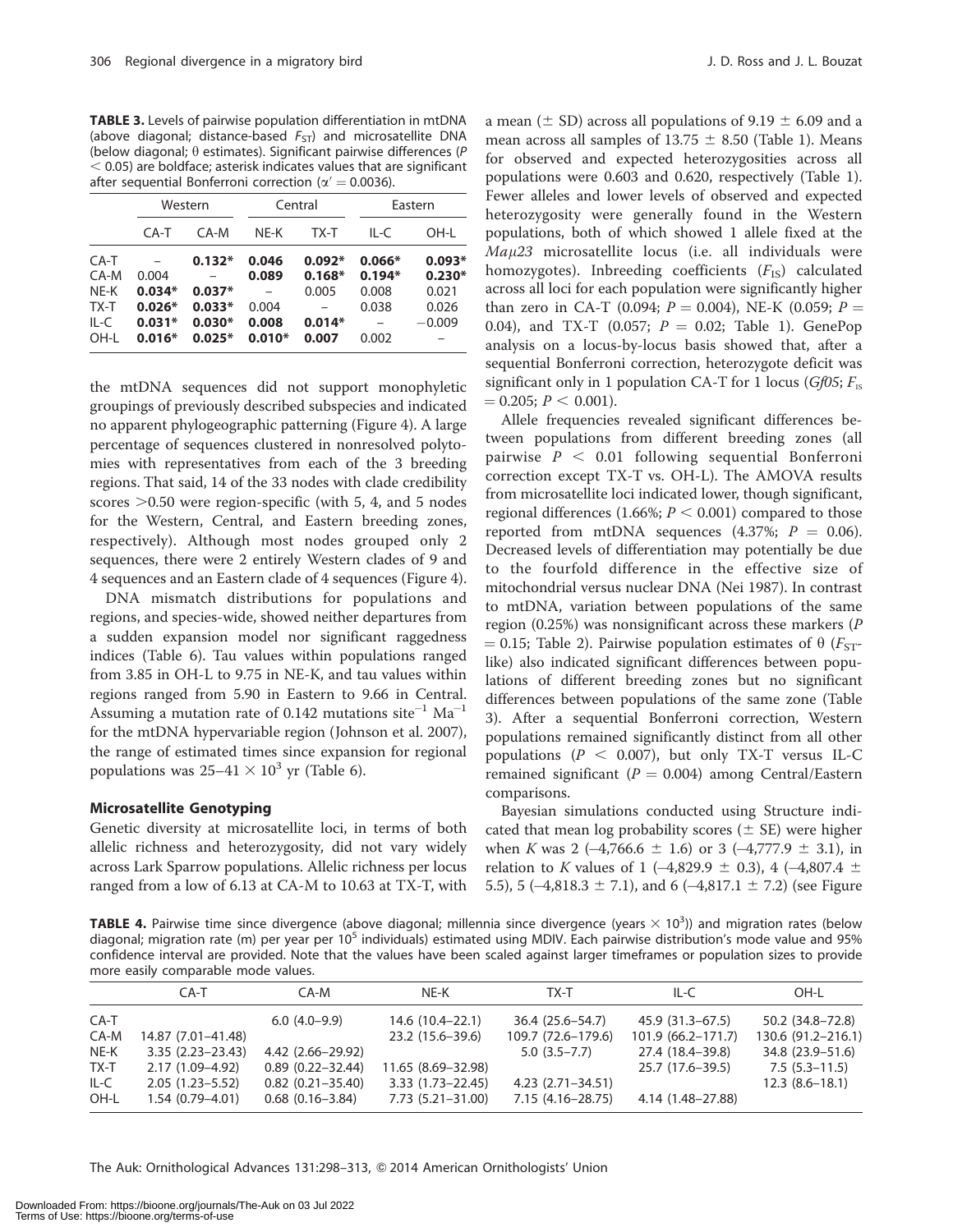|         |                | Western                              |                                      | Central                              |                                      | Eastern           |      |
|---------|----------------|--------------------------------------|--------------------------------------|--------------------------------------|--------------------------------------|-------------------|------|
|         |                | CA-T                                 | CA-M                                 | NE-K                                 | TX-T                                 | $IL-C$            | OH-L |
| Western | CA-T<br>CA-M   | $7.2(4.7-11.8)$                      |                                      | $14.3(10.2-19.1)$                    |                                      | $14.2(10.6-19.1)$ |      |
| Central | NE-K<br>TX-T   | $12.6(9.0-19.1)$<br>$9.2(6.5-13.8)$  | $9.5(6.4-16.2)$<br>$6.7(4.5-11.0)$   | $9.7(6.8-14.7)$                      |                                      | $14.2(10.4-19.5)$ |      |
| Eastern | $IL-C$<br>OH-L | $10.7(7.3-15.8)$<br>$11.0(7.6-16.0)$ | $7.3(4.8-12.4)$<br>$8.8(6.2 - 14.6)$ | $12.9(8.7-18.8)$<br>$10.3(7.1-15.4)$ | $7.6(5.2 - 11.6)$<br>$8.1(5.8-12.5)$ | $10.6(7.4-15.6)$  |      |

**TABLE 5.** Evolutionarily effective female population sizes ( $N_{\text{ef}} \times 10^4$ ) estimated from MDIV analysis of mtDNA sequence data.

2). Estimates of  $\Delta K$  (Evanno et al. 2005) likewise indicated that  $K = 2$  represented the most likely number of clusters, with samples divided into a Western cluster and a Central/ Eastern cluster (Figure 5). Although the mean log probability for  $K = 3$  was significantly lower than  $K = 2$ (*t*-test,  $P = 0.007$ ), partitioning the samples into 3 groups hinted at some modest differences emerging between Central and Eastern populations (Figure 5). Structure analysis of simulated dispersal events produced assignments back to "origin" clusters exceeding  $P = 0.50$  in 20% of Central/Eastern to Western and 7.5% of Western to Central/Eastern transplants. In fact, immigrant probabilities exceeded  $P = 0.33$ , a value never reached by any individual in the true analysis, in 17 of 40 (42.5%) Central/ Eastern to Western and 8 of 40 (20.0%) Western to Central/Eastern transplants.

#### **DISCUSSION**

Our results show that geographically disparate populations of Lark Sparrows differ, to varying degrees, across multiple genetic and morphometric traits and suggest the presence of both primary and secondary clines across putative boundaries of previously defined subspecies. The phylogenetic analysis of mtDNA sequences did not support the characterization of Lark Sparrow subspecies as independent evolutionary lineages. Neotropical migratory passerines generally tend to have shallow and unresolved mtDNA phylogenies on account of their relatively recent diversification (Avise and Walker 1998, McKay and Zink 2010). Many of these species, including C. grammacus, may have also retained ancient variation in neutral DNA markers because they remained relatively large following isolation, thus limiting lineage sorting through genetic drift (Edwards et al. 2005, Zink et al. 2005, Milá et al. 2007, Zink 2008). For instance, Pruett et al. (2008) showed levels of genetic diversity among different Song Sparrow subspecies (Melospiza melodia) in the Pacific coast region similar to those we found throughout the Lark Sparrow. Despite little phylogenetic differentiation among subspecies of C. grammacus, there appears to be incipient genetic divergence within the species manifested as regionally specific clades, repeated patterns of pairwise population  $F_{ST}$ 

significance, reduced estimates of migration among regions, and the characterization of 2 distinct clusters in the Structure analysis.

Emerging genetic structure among Lark Sparrow breeding regions was consistent across analyses of nuclear microsatellite loci and mtDNA, indicating the greatest pairwise genetic differences between breeding regions, particularly Western versus all other populations. The relatively small percentage of variation explained by  $F_{ST}$ values and the limited sampling in the number of populations surveyed may instill doubt regarding the biological relevance of these estimates (see Whitlock and McCauley 1999, Waples and Gaggiotti 2006). However, coalescent analyses in Structure likewise revealed a pronounced separation of Western from Central/Eastern breeding populations (Figure 5). Furthermore, 1 microsatellite locus ( $Ma\mu23$ ) was fixed in the California populations, reinforcing the assertion that Western populations represent an independent unit. Although inferring demographic independence solely on the basis of genetic data has been deemed speculative (see Lowe and Allendorf 2010), the Structure analysis, coalescent estimates of widely varied evolutionarily effective population sizes within and among regions, and estimates of migration rates suggest that some demographic independence exists among Western and Central/Eastern Lark Sparrow breeding populations. This is not unexpected, given that the Rocky Mountains run between these groups. The demographic independence of Eastern and Central populations is not so clear, with less support for genetic divergence among these populations (see pairwise  $F_{ST}$ , Structure results at  $K = 3$ , and migration rate estimates).

Regional demographic independence itself has biological relevance, but in the context of the present study, we sought evidence for such diversifications representing either incipient evolutionary lineages consistent with subspecies classifications or clinal variation associated with locally adapted populations. Although the mitochondrial phylogeographic patterns did not support subspecies categorizations based on reciprocal monophyly, our examination of morphological traits showed significant regional diversification consistent with results from mitochondrial and nuclear DNA population genetic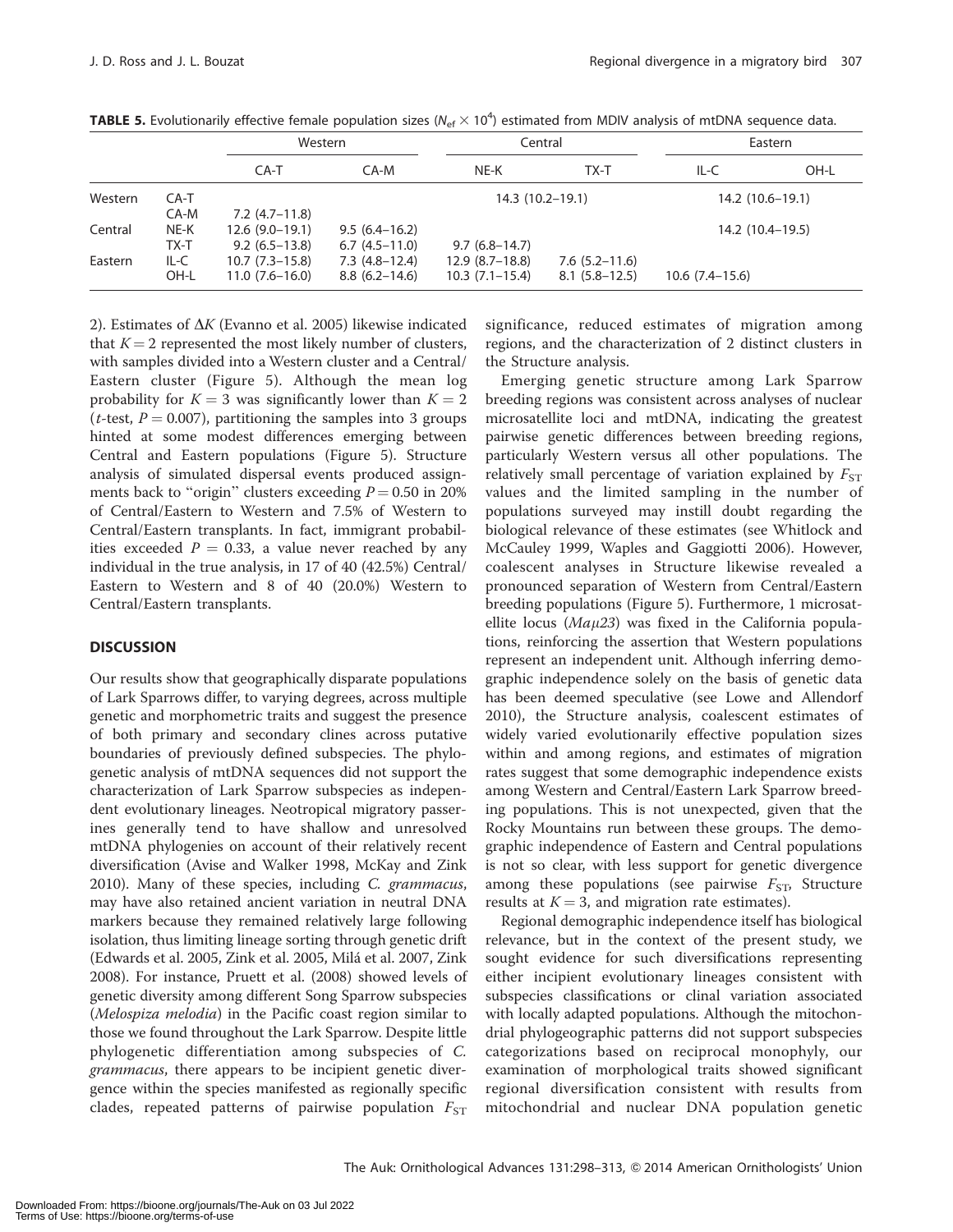

FIGURE 4. Rooted phylogeny of Chondestes grammacus mtDNA control-region sequences reported in this study. Breeding-zone origin is reported by the differential shading of region-specific terminal branches and clades. Values at internal nodes indicate confidence levels derived from the Bayesian analysis.

analyses. Morphological patterns support the premise that the species has developed regional local adaptations, even in the face of periodic overlap or population intermixing. This is shown by the disproportionately long wings of adult birds from populations farthest from wintering grounds (i.e. OH-L, IL-C, and NE-K) and a significant east-to-west increase in beak depth (Figures 1 and 3). The former can increase efficiency of long-distance flight (Alerstam 1991), and the latter is relevant because beak depth is correlated with bite force in emberizids (Herrel et

The Auk: Ornithological Advances 131:298-313, @ 2014 American Ornithologists' Union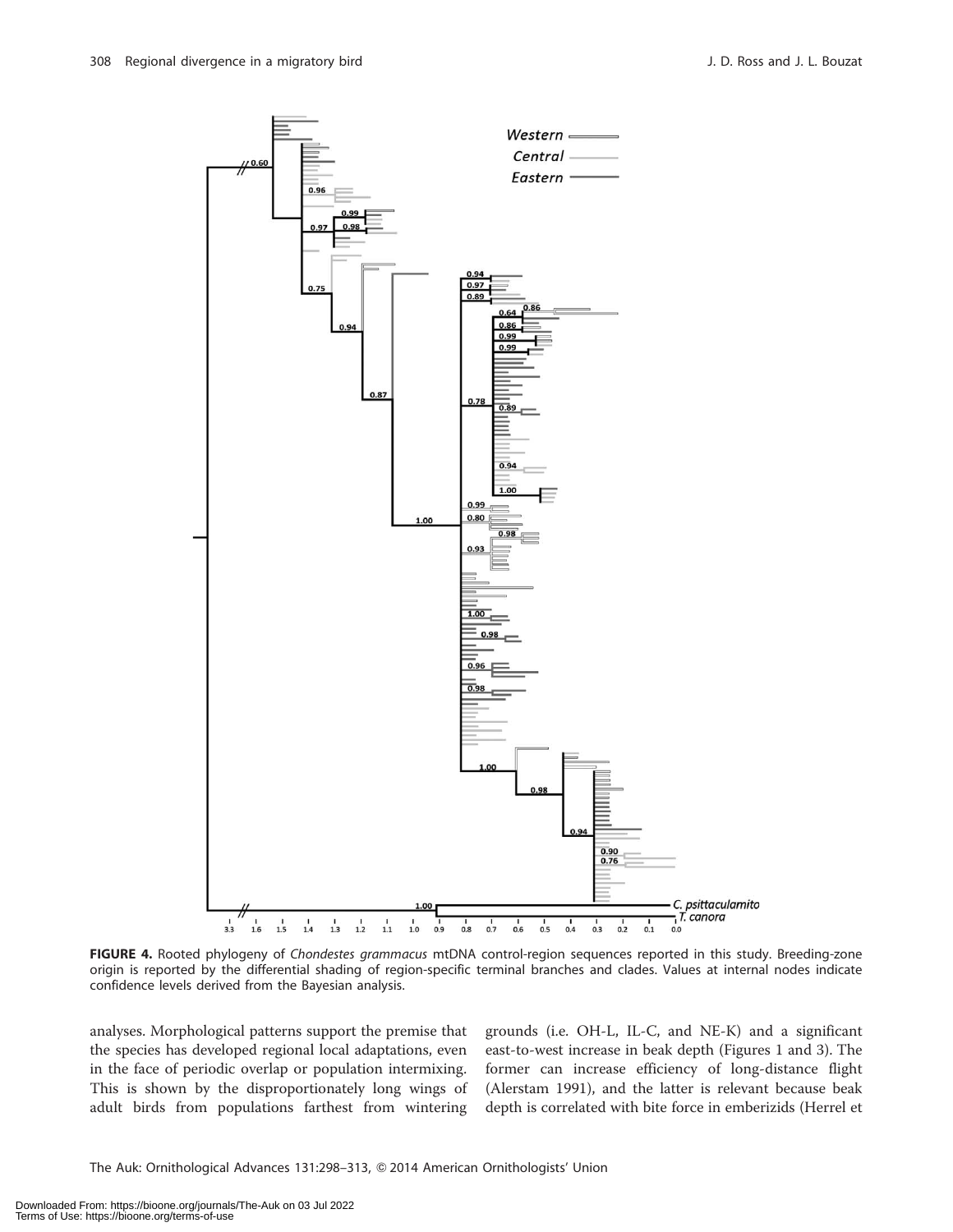| <b>TABLE 6.</b> Summary output of mismatch distribution analyses for each population. Tau ( $\tau$ ) is a measure of time since expansion; $\theta_0$ |
|-------------------------------------------------------------------------------------------------------------------------------------------------------|
| and $\theta_1$ are measures of population size at the start and end of the expansion, respectively. The sum of squared differences (SSD)              |
| between the observed data (Obs) and the best-fit model of sudden expansion were evaluated in relation to simulated expanding                          |
| populations (Sim). The raggedness index (RI) is a measure of stepwise variability within the observed data and was similarly                          |
| evaluated in relation to a simulated expanding population.                                                                                            |

| Population | τ    | Years since expansion<br>$(\times 10^3)$ | $\theta_{0}$ | $\theta_1$ | Obs SSD | p(Sim SSD > Obs SSD) | Obs RI | $p(Sim \, R) > Obs \, R)$ |
|------------|------|------------------------------------------|--------------|------------|---------|----------------------|--------|---------------------------|
| Western    | 8.49 | 36.4                                     | 0.00         | 21.81      | 0.013   | 0.199                | 0.015  | 0.504                     |
| $CA-T$     | 8.61 | 36.9                                     | 0.00         | 20.06      | 0.013   | 0.266                | 0.015  | 0.589                     |
| $CA-M$     | 7.73 | 33.1                                     | 0.00         | 11.99      | 0.023   | 0.503                | 0.038  | 0.797                     |
| Central    | 9.66 | 41.4                                     | 0.00         | 24.48      | 0.007   | 0.349                | 0.009  | 0.644                     |
| NE-K       | 9.75 | 41.8                                     | 0.00         | 27.66      | 0.009   | 0.466                | 0.014  | 0.628                     |
| TX-T       | 9.63 | 41.3                                     | 0.00         | 21.95      | 0.017   | 0.135                | 0.022  | 0.309                     |
| Eastern    | 5.90 | 25.3                                     | 1.49         | 21.61      | 0.002   | 0.893                | 0.005  | 0.988                     |
| IL-C       | 6.81 | 29.2                                     | 0.00         | 27.34      | 0.006   | 0.494                | 0.015  | 0.637                     |
| OH-L       | 3.85 | 16.5                                     | 4.08         | 32.70      | 0.008   | 0.299                | 0.009  | 0.836                     |
| All        | 8.28 | 35.5                                     | 0.00         | 30.88      | 0.002   | 0.520                | 0.006  | 0.750                     |

al. 2005), which can facilitate foraging on the larger and harder grass seeds of drought-prone habitats such as California savannas (Baker 1972, van der Meij and Bout 2006). Although our study did not directly assess local adaptations, the significant morphological differences we observed parallel neutral genetic differences and, thus, could play a major role in promoting regional divergence in C. grammacus.

Regional variation across Lark Sparrow breeding populations may also be promoted by differences in migratory programs. This species winters in 2 general areas, California/Baja California and central Mexico (Figure 1), which correspond to hypothetical glacial refugia (Zink et al. 2001, Swenson and Howard 2005). Like many other Neotropical migrants, Lark Sparrows may be migrating to their ancestral refugia to overwinter (Irwin and Irwin 2005, Mila´ et al. 2006). Indeed, our estimates of time since divergence elucidated from MDIV simulations indicated a broad range of coalescence times across regions, covering the Late Pleistocene and Early Holocene periods (5–130  $\times$  $10<sup>3</sup>$  yr BP), though the most recent divergences likely occurred independently within the Western and Central/



FIGURE 5. Assignments of Lark Sparrow populations in the program Structure. Each individual is represented by a vertical line identifying the individual's estimated membership in a particular cluster. Upper plot shows results for two clusters, which showed the highest posterior probability. Lower plot shows results for 3 clusters, each corresponding to 1 of the regional breeding zones of Chondestes grammacus. Partial probabilities of region-assignment are indicated for each individual using shades of medium gray, light gray, and charcoal, for Western, Central, and Eastern regions, respectively.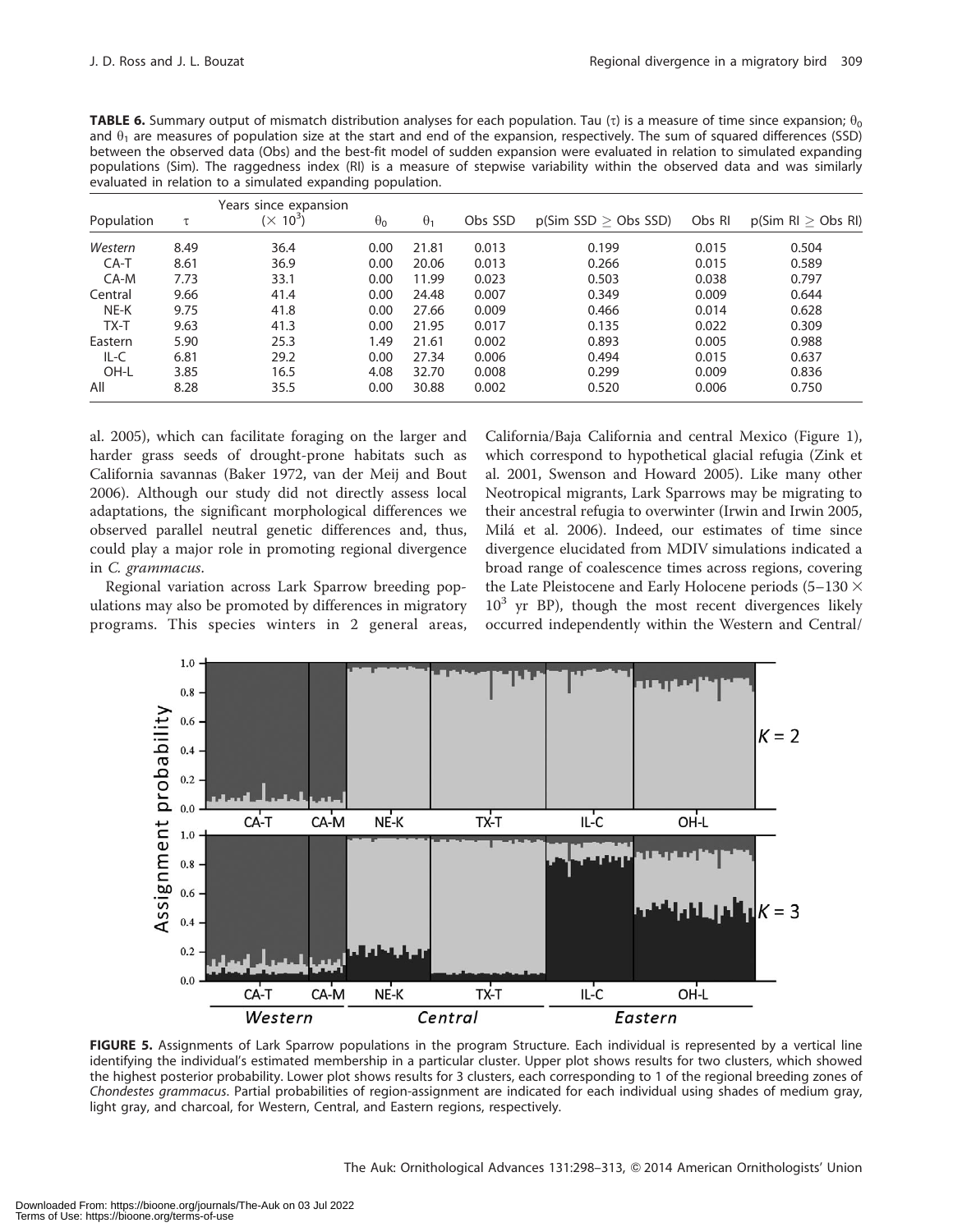Eastern regions (about  $5-12 \times 10^3$  yr BP; Table 4). Genetic and morphological divergences observed between Western and Central/Eastern populations could, therefore, have arisen within independent glacial refugia and been promoted, or at least maintained, by inherent differences in the ecological and migratory demands of each region (Johnson and Cicero 2004, Milá et al. 2007). This idea is consistent with our genetic and morphometric analyses suggesting the presence of a secondary cline along the western Rocky Mountains, which has previously been described as a ''suture zone'' of species overlap (Swenson and Howard 2005).

#### Implications for Conservation

Levels of differentiation and population independence are key elements for defining groups as species, subspecies, or interconnected populations. What constitutes an avian subspecies (Fitzpatrick 2010, Remsen 2010) or whether more than a few avian subspecies are valid (Zink 2004, Phillimore and Owens 2006) is likely to be an open-ended debate. We tend to agree with the idea that subspecies should represent incipient evolutionary lineages. However, we also emphasize that intraspecific geographic variation at both the genetic and morphological levels (independent of its taxonomic status) may have important evolutionary consequences and, as a result, should have conservation significance. Recognizing this, Crandall et al. (2000) developed a model using historical and contemporary rates of genetic and ecological exchange to gauge taxonomic relationships and define conservation units. This model provides 8 different levels of population distinctiveness, from separate species to panmictic populations, each corresponding to  $\geq 1$  combination of genetic and ecological exchangeability at both contemporary and historical timescales (Crandall et al. 2000). Under 4 scenarios, paired groups are ultimately determined to be distinct populations and could be candidate subspecies (cases 3, 5a, 5b, and 6 in Crandall et al. 2000). In the case of the Lark Sparrow, we found evidence of recent genetic distinctiveness at both mitochondrial and nuclear DNA levels, particularly between Western and Central/Eastern populations, though no substantial evidence of phylogenetic splits (i.e. geographically localized clades). If these shallow genetic differences were not paralleled by ecological adaptations, they would simply signify regional variation within an interconnected population. However, in the Lark Sparrow, there are significant patterns in wing and beak morphology that likely represent adaptive clines across breeding regions.

Under Crandall et al.'s (2000) definition, the Lark Sparrow would therefore be classified as a species composed by populations with recent ecological distinction (Case 5a). This classification supports subdividing the Lark Sparrow breeding range into 2 independent management units (sensu Moritz 1994), if not separate subspecies. The Western region represents 1 management unit and, because it is diagnosable across  $\geq 1$  phenotypic trait (Remsen 2010), it lends support to Oberholser's disputed Oregon Lark Sparrow subspecies, C. g. actitus (Oberholser 1932, Miller 1941). Between Central and Eastern populations, the modest genetic and morphological differences are more indicative of a primary cline than of a typical phylogeographic split. However, this cline between C. g. strigatus and C. g. grammacus is not without conservation relevance (Fitzpatrick 2010, Remsen 2010). Even though populations of the Eastern region may be experiencing gene flow from Central populations, the associated demographic exchange may not be sufficient to stem widespread declines of Eastern populations if Midwestern prairies and savannas continue to be fragmented and degraded. These peripheral populations are also vulnerable to genetic loss and may contain locally adapted variation important for the species' evolutionary potential (Vucetich and Waite 2003).

Morphological or demographic distinction without clear phylogeographic splits has been reported in several other mid- to long-distance Neotropical migratory bird species (e.g., Ball and Avise 1992, Bulgin et al. 2003, Zink et al. 2005, Davis et al. 2006, Milá et al. 2007, Zink 2008, McKay 2009) and, therefore, seem to be the norm rather than the exception for such species. Under the definition of subspecies as evolutionarily independent lineages, variation in migratory birds may be better described by focusing on clinal patterns, rather than trying to artificially force geographic variation into discrete boxes that could potentially mislead future evolutionary studies and conservation efforts. Evaluating the breadth and depth of geographic clines through combined evidence from morphological and genetic (as well as other) characters is therefore imperative if we are to distinguish historical from ecological factors that have shaped subspecies distributions (Endler 1982). Our results demonstrate that coarsescale delineations of discontinuous clines among populations of long-distance migratory bird species can help resolve evolutionary histories, define taxonomic boundaries, and develop effective conservation strategies to preserve evolutionary diversity.

#### ACKNOWLEDGMENTS

We thank the following institutions and individuals for allowing field access to Lark Sparrow populations: Oak Openings Preserve, Metroparks of the Toledo Area; Kitty Todd Nature Preserve, The Nature Conservancy; Lost Mound Unit of Upper Mississippi National Wildlife Refuge, U.S. Fish and Wildlife Service; Cedar Point Biological Station, University of Nebraska at Lincoln; D. Brown and S. Duncan, Tom Green County, Texas; Hopland Research and Extension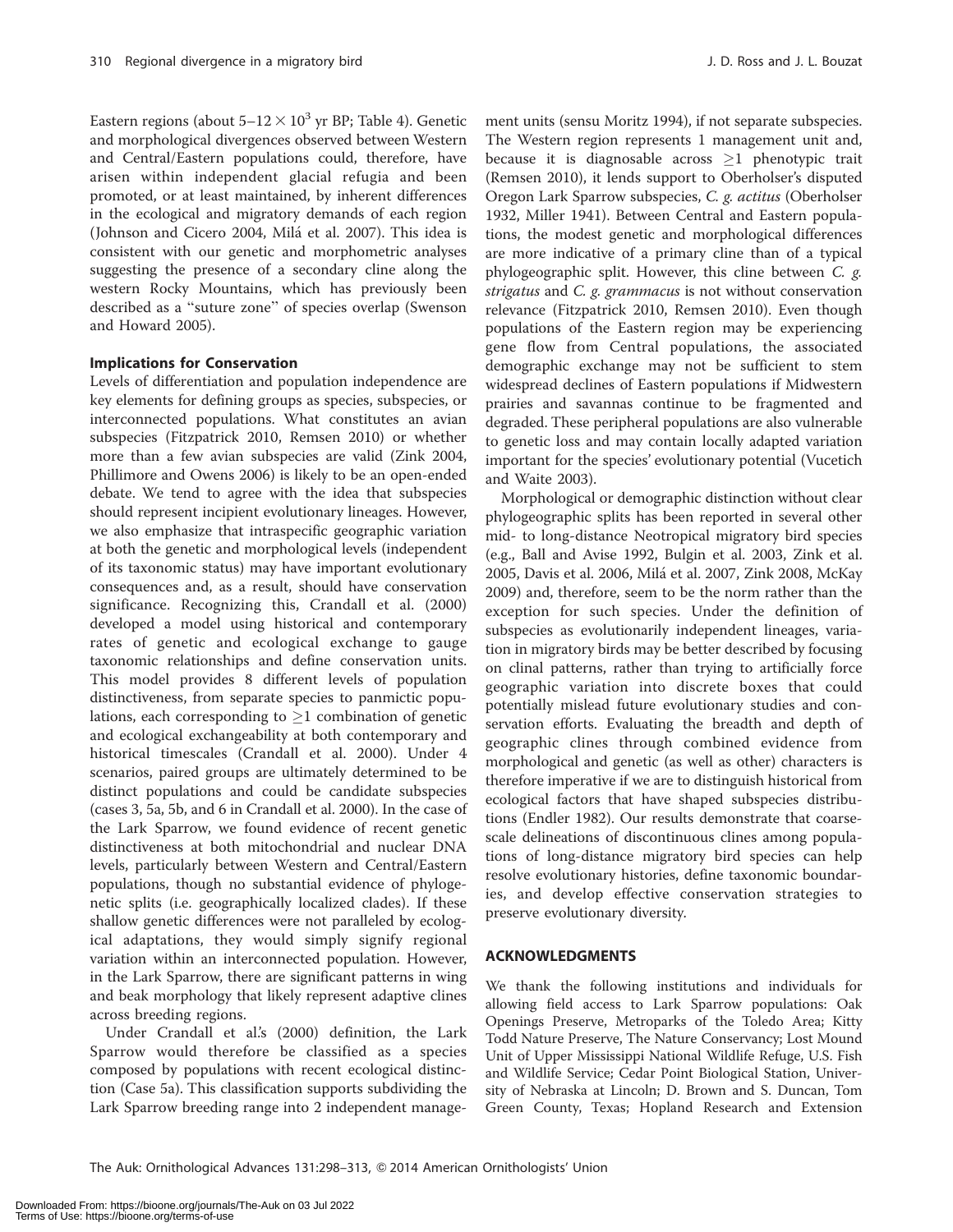Center, University of California–Davis; and Dye Creek Preserve, The Nature Conservancy. The University of Michigan Museum of Zoology (Ann Arbor) and the Field Museum of Natural History (Chicago) allowed access to their Lark Sparrow collections. Birds were banded under permits of R. Dawkins, Angelo State University; D. Wenny, Illinois Natural History Survey; and M. Shieldcastle, Ohio Department of Natural Resources. We thank V. Bingman, T. Herman, E. Keller, J. Noland, E. Ross, and B. Swanson for field and laboratory assistance. R. Huber provided statistical assistance. We also thank M. Hauber, K. Scribner, and two anonymous reviewers for their constructive suggestions. This project was funded through State Wildlife Grants (FFY 2005 and FFY 2006) from the Ohio Department of Natural Resources Division of Wildlife, in-kind contributions from The Nature Conservancy, and the Department of Biological Sciences at Bowling Green State University.

## LITERATURE CITED

- Alderson, G. W., H. L. Gibbs, and S. G. Sealy (1999). Parentage and kinship studies in an obligate brood parasitic bird, the Brownheaded Cowbird (Molothrus ater), using microsatellite DNA markers. Journal of Heredity 90:182–190.
- Alerstam, T. (1991). Bird flight and optimal migration. Trends in Ecology & Evolution 6:210–215.
- Amadon, D. (1949). The seventy-five per cent rule for subspecies. The Condor 51:250–258.
- Avise, J. C. (2000). Phylogeography: The History and Formation of Species. Harvard University Press, Cambridge, MA, USA.
- Avise, J. C., and D. Walker (1998). Pleistocene phylogeographic effects on avian populations and the speciation process. Proceedings of the Royal Society of London B Biological Sciences 265:457–463.
- Baker, H. G. (1972). Seed weight in relation to environmental conditions in California. Ecology 53:997–1010.
- Ball, R. M., Jr., and J. C. Avise (1992). Mitochondrial DNA phylogeographic differentiation among avian populations and the evolutionary significance of subspecies. The Auk 109: 626–636.
- Barton, N. H., and G. M. Hewitt (1989). Adaptation, speciation and hybrid zones. Nature 341:497–503.
- Berthold, P., A. J. Helbig, G. Mohr, and U. Querner (1992). Rapid microevolution of migratory behaviour in a wild bird species. Nature 360:668–670.
- Boulet, M., and H. L. Gibbs (2006). Lineage origin and expansion of a Neotropical migrant songbird after recent glaciation events. Molecular Ecology 15:2505–2525.
- Bulgin, N. L., H. L. Gibbs, P. Vickery, and A. J. Baker (2003). Ancestral polymorphisms in genetic markers obscure detection of evolutionarily distinct populations in the endangered Florida Grasshopper Sparrow (Ammodramus savannarum floridanus). Molecular Ecology 12:831–844.
- Butler, M. A., S. A. Sawyer, and J. B. Losos (2007). Sexual dimorphism and adaptive radiation in Anolis lizards. Nature 447:202–205.
- Crandall, K. A., O. R. P. Bininda-Emonds, G. M. Mace, and R. K. Wayne (2000). Considering evolutionary processes in conservation biology. Trends in Ecology & Evolution 15:290–295.
- Davis, L. A., E. H. Roalson, K. L. Cornell, K. D. McClanahan, and M. S. Webster (2006). Genetic divergence and migration patterns in a North American passerine bird: Implications for evolution and conservation. Molecular Ecology 15:2141–2152.
- Dawson, R. J. G., H. L. Gibbs, K. A. Hobson, and S. M. Yezerinac (1997). Isolation of microsatellite DNA markers from a passerine bird, Dendroica petechia (the Yellow Warbler), and their use in population studies. Heredity 79:506–514.
- Delany, M. F., J. T. Giesel, and D. A. Brazeau (2000). Genetic variability among populations of the Florida Grasshopper Sparrow. Journal of Wildlife Management 64:631–636.
- Edwards, S. V., S. B. Kingan, J. D. Calkins, C. N. Balakrishnan, W. B. Jennings, W. J. Swanson, and M. D. Sorenson (2005). Speciation in birds: Genes, geography, and sexual selection. Proceedings of the National Academy of Sciences USA 102: 6550–6557.
- Endler, J. A. (1982). Problems in distinguishing historical from ecological factors in biogeography. American Zoologist 22: 441–452.
- Evanno, G., S. Regnaut, and J. Goudet (2005). Detecting the number of clusters of individuals using the software Structure: A simulation study. Molecular Ecology 14:2611– 2620.
- Excoffier, L., G. Laval, and S. Schneider (2005). Arlequin (version 3.0): An integrated software package for population genetics data analysis. Evolutionary Bioinformatics 1:47–50.
- Fitzpatrick, J. W. (2010). Subspecies are for convenience. Ornithological Monographs 67:54–61.
- Gibbs, H. L., L. M. Tabak, and K. Hobson (1999). Characterization of microsatellite DNA loci for a Neotropical migrant songbird, the Swainson's Thrush (Catharus ustulatus). Molecular Ecology 8:1551–1552.
- Griffith, S. C., I. R. K. Stewart, D. A. Dawson, I. P. F. Owens, and T. Burke (1999). Contrasting levels of extra-pair paternity in mainland and island populations of the House Sparrow (Passer domesticus): Is there an 'island effect'? Biological Journal of the Linnean Society 68:303–316.
- Hall, T. A. (1999). BioEdit: A user-friendly biological sequence alignment editor and analysis program for Windows 95/98/ NT. Nucleic Acids Symposium Series 41:95–98.
- Hanotte, O., C. Zanon, A. Pugh, C. Greig, A. Dixon, and T. Burke (1994). Isolation and characterization of microsatellite loci in a passerine bird: The Reed Bunting Emberiza schoeniclus. Molecular Ecology 3:529–530.
- Herrel, A., J. Podos, S. K. Huber, and A. P. Hendry (2005). Bite performance and morphology in a population of Darwin's finches: Implications for the evolution of beak shape. Functional Ecology 19:43–48.
- Hubisz, M. J., D. Falush, M. Stephens, and J. K. Pritchard (2009). Inferring weak population structure with the assistance of sample group information. Molecular Ecology Resources 9: 1322–1332.
- Huelsenbeck, J. P., and F. Ronquist (2001). MRBAYES: Bayesian inference of phylogenetic trees. Bioinformatics 17:754–755.
- Irwin, D. E., and J. H. Irwin (2005). Siberian migratory divides: The role of seasonal migration in speciation. In Birds of Two Worlds: The Ecology and Evolution of Migration (R. Greenberg and P. P. Marra, Editors). Johns Hopkins University Press, Baltimore, MD, USA. pp. 27–40.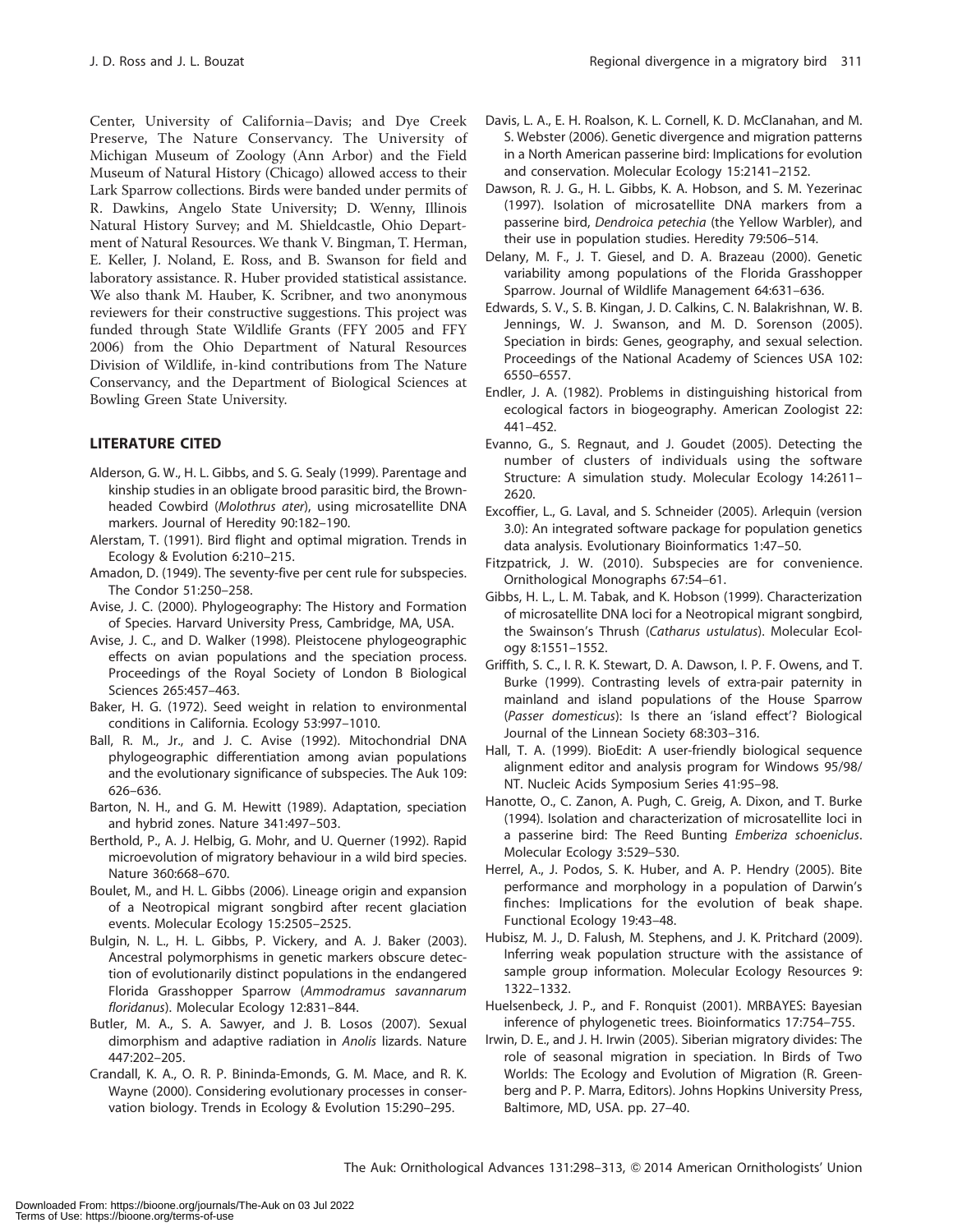- James, F. C. (1991). Complementary descriptive and experimental studies of clinal variation in birds. American Zoologist 31: 694–706.
- James, F. C. (2010). Avian subspecies: Introduction. Ornithological Monographs 67:1–5.
- Jeffery, K. J., L. F. Keller, P. Arcese, and M. W. Bruford (2001). The development of microsatellite loci in the Song Sparrow, Melospiza melodia (Aves) and genotyping errors associated with good quality DNA. Molecular Ecology Notes 1:11–13.
- Johnson, J. A., P. O. Dunn, and J. L. Bouzat (2007). Effects of recent population bottlenecks on reconstructing the demographic history of prairie-chickens. Molecular Ecology 16: 2203–2222.
- Johnson, N. K., and C. Cicero (2004). New mitochondrial DNA data affirm the importance of Pleistocene speciation in North American birds. Evolution 58:1122–1130.
- Kalinowski, S. T., M. L. Taper, and T. C. Marshall (2007). Revising how the computer program CERVUS accommodates genotyping error increases success in paternity assignment. Molecular Ecology 16:1099–1106.
- Longmire, J. L., M. Maltbie, and R. J. Baker (1997). Use of ''lysis buffer'' in DNA isolation and its implication for museum collections. Occasional Papers of the Museum of Texas Tech University 163:1–3.
- Lowe, W. H., and F. W. Allendorf (2010). What can genetics tell us about population connectivity? Molecular Ecology 19:3038– 3051.
- Martin, J. W., and J. R. Parrish (2000). Lark Sparrow (Chondestes grammacus). In The Birds of North America, no. 488 (F. B. Gill and A. Poole, Editors). Birds of North America, Philadelphia, PA, USA.
- Mayr, E. (1942). Systematics and the Origin of Species from the Viewpoint of a Zoologist. Columbia University Press, New York, NY, USA.
- McKay, B. D. (2009). Evolutionary history suggests rapid differentiation in the Yellow-throated Warbler Dendroica dominica. Journal of Avian Biology 40:181–190.
- McKay, B. D., and R. M. Zink (2010). The causes of mitochondrial DNA gene tree paraphyly in birds. Molecular Phylogenetics and Evolution 54:647–650.
- Milá, B., J. E. McCormack, G. Castaneda, R. K. Wayne, and T. B. Smith (2007). Recent postglacial range expansion drives the rapid diversification of a songbird lineage in the genus Junco. Proceedings of the Royal Society of London, Series B 274: 2653–2660.
- Milá, B., T. B. Smith, and R. K. Wayne (2006). Postglacial population expansion drives the evolution of long-distance migration in a songbird. Evolution 60:2403–2409.
- Miller, A. H. (1941). A review of centers of differentiation for birds in the western Great Basin region. The Condor 43:257–267.
- Moritz, C. (1994). Defining 'evolutionarily significant units' for conservation. Trends in Ecology & Evolution 9:373–375.
- Nei, M. (1987). Molecular Evolutionary Genetics. Columbia University Press, New York, NY, USA.
- Newton, I. (2003). Speciation and Biogeography of Birds. Academic Press, London, UK.
- Nielsen, R., and J. Wakeley (2001). Distinguishing migration from isolation: A Markov chain Monte Carlo approach. Genetics 158:885–896.
- Oberholser, H. C. (1932). Descriptions of new birds from Oregon, chiefly from the Warner Valley region. Scientific Publications of the Cleveland Museum of Natural History 4:1–12.
- Patten, M. A. (2010). Null expectations in subspecies diagnosis. Ornithological Monographs 67:35–41.
- Patten, M. A., and P. Unitt (2002). Diagnosability versus mean differences of Sage Sparrow subspecies. The Auk 119:26–35.
- Perez-Tris, J., S. Bensch, R. Carbonell, A. J. Helbig, and J. L. Telleria (2004). Historical diversification of migration patterns in a passerine bird. Evolution 58:1819–1832.
- Petren, K. (1998). Microsatellite primers from Geospiza fortis and cross-species amplification in Darwin's finches. Molecular Ecology 7:1782–1784.
- Phillimore, A. B., and I. P. F. Owens (2006). Are subspecies useful in evolutionary and conservation biology? Proceedings of the Royal Society of London, Series B 273:1049–1053.
- Posada, D., and K. A. Crandall (1998). MODELTEST: Testing the model of DNA substitution. Bioinformatics 14:817–818.
- Pruett, C. L., P. Arcese, Y. L. Chan, A. G. Wilson, M. A. Patten, L. F. Keller, and K. Winker (2008). Concordant and discordant signals between genetic data and described subspecies of Pacific Coast Song Sparrows. The Condor 110:359–364.
- Pyle, P. (1997). Identification Guide to North American Birds, part 1. Slate Creek Press, Bolinas, CA, USA.
- Rasner, C. A., P. Yeh, L. S. Eggert, K. E. Hunt, D. S. Woodruff, and T. D. Price (2004). Genetic and morphological evolution following a founder event in the Dark-eyed Junco, Junco hyemalis thurberi. Molecular Ecology 13:671–681.
- Remington, C. L. (1968). Suture-zones of hybrid interaction between recently joined biotas. In Evolutionary Biology, vol. 2 (T. Dobzhansky, M. K. Hecht, and W. C. Steere, Editors). Appleton-Century-Crofts, New York, NY, USA. pp. 321–428.
- Remsen, J. V., Jr. (2010). Subspecies as a meaningful taxonomic rank in avian classification. Ornithological Monographs 67: 62–78.
- Rogers, A. R., and H. Harpending (1992). Population growth makes waves in the distribution of pairwise genetic differences. Molecular Biology and Evolution 9:552–569.
- Rousset, F. (2008). GENEPOP'007: A complete re-implementation of the GENEPOP software for Windows and Linux. Molecular Ecology Resources 8:103–106.
- Rubenstein, D. R., C. P. Chamberlain, R. T. Holmes, M. P. Ayres, J. R. Waldbauer, G. R. Graves, and N. C. Tuross (2002). Linking breeding and wintering ranges of a migratory songbird using stable isotopes. Science 295:1062–1065.
- Sambrook, J., E. F. Fritsch, and T. Maniatis (1989). Molecular Cloning: A Laboratory Manual, 2nd ed. Cold Spring Harbor Laboratory Press, Cold Spring Harbor, NY, USA.
- Slatkin, M. (1987). Gene flow and the geographic structure of natural populations. Science 236:787–792.
- Slatkin, M. (1995). A measure of population subdivision based on microsatellite allele frequencies. Genetics 139:457–462.
- Swenson, N. G., and D. J. Howard (2005). Clustering of contact zones, hybrid zones, and phylogeographic breaks in North America. American Naturalist 166:581–591.
- Tarr, C. L. (1995). Primers for amplification and determination of mitochondrial control-region sequences in oscine passerines. Molecular Ecology 4:527–530.
- van der Meij, M. A. A., and R. G. Bout (2006). Seed husking time and maximal bite force in finches. Journal of Experimental Biology 209:3329–3335.

The Auk: Ornithological Advances 131:298–313, Q 2014 American Ornithologists' Union